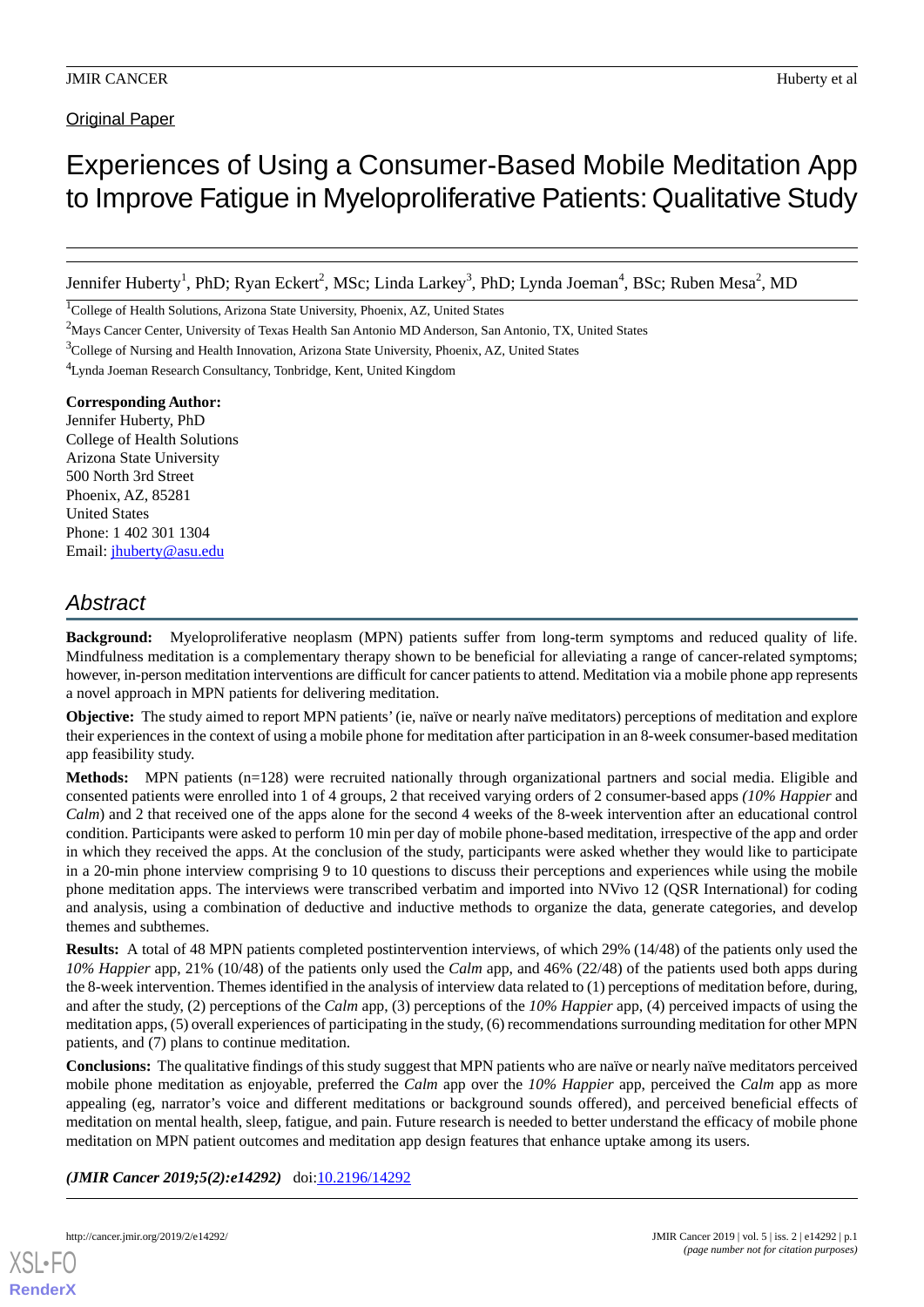## **KEYWORDS**

mindfulness; meditation; mobile phone; mHealth; digital health; cancer

# *Introduction*

### **Background**

Myeloproliferative neoplasms (MPNs) are rare hematological cancers (polycythemia vera, essential thrombocythemia, and myelofibrosis), with a chronic symptom burden that often includes fatigue, sleep disturbances, and depressive and anxiety-related symptoms, to name a few  $[1,2]$  $[1,2]$  $[1,2]$  $[1,2]$ . The only potentially curative option is allogenic stem-cell transplantation, but it is reserved for high-risk myelofibrosis patients. Moreover, the current best available pharmacologic therapy does not completely resolve symptoms, and other standard-of-care treatments for MPN are associated with worsened fatigue, inactivity, and a reduced quality of life [\[3](#page-11-2)]. Despite this, patients often have a favorable life expectancy (unique compared with most malignancies), with as much as two-third of MPN patients living up to 15 years after diagnosis and some with the same life expectancy as the general population, rendering MPN a c*hronic* cancer condition [[4](#page-11-3)[,5](#page-11-4)]. There is a need to examine complementary approaches in MPNs as a method of self-management of symptom burden for patients. Mindfulness meditation has gained increasing attention as a complementary therapy for chronic cancer patients, particularly for alleviating a range of symptoms associated with cancer and its treatment (eg, fatigue, emotional distress, and sleep disturbances) [\[6-](#page-11-5)[8\]](#page-11-6). Mindfulness meditation is the practice of moment-to-moment awareness, in which the person purposefully focuses on the present moment, without judgement [[9](#page-11-7)[,10](#page-11-8)]. However, there has been minimal research investigating the effects of mindfulness meditation as a complementary therapy in hematological cancer patients, and more specifically, only 1 small feasibility study has been conducted in MPN patients [\[11](#page-11-9),[12\]](#page-11-10). Participating in meditation for anxiety and stress reduction and quality of life in cancer patients is recommended by The Society of Integrative Oncology Clinical Practice Guidelines [[13\]](#page-11-11). However, meditation interventions are often delivered in person (as opposed to home based or remotely), which presents many limitations [\[14](#page-12-0)]. In 2017, Gowin et al [\[15](#page-12-1)] conducted a survey in MPN patients (n=1676), and 18.97% (318/1676) of the patients reported trying meditation for the management of symptoms, but they said it was burdensome to travel to attend the face-to-face classes. MPN patients face many demands and stressors, feel overwhelmed, are fatigued, are often reluctant to take on commitments for attending and engaging in in-person interventions, and often seek treatment outside of their home city or state (ie, lack of nearby specialized treatment centers) [[16](#page-12-2)[,17](#page-12-3)]. Even when delivery of meditation is virtual or remote, limitations still exist, including the following: (1) there is attendance to a specific weekly schedule, (2) *meditation* programs (ie, mindfulness-based stress reduction) are comprehensive and can be potentially burdensome (90-min sessions, 8-12 weeks long) [[18\]](#page-12-4), and (3) traditional mindfulness meditation programs are typically delivered by trained providers, which may be costly and not covered by insurance. There is a

need to establish effective modes of delivering mindfulness meditation to chronic cancer patients, such as MPN patients.

Mobile health (the use of mobile wireless technologies for health) [[19\]](#page-12-5) has become a topic of considerable interest among cancer patients as a means of promoting self-management of chronic disease for better health outcomes [[20\]](#page-12-6). Most cancer patients own a mobile phone, regularly use mobile apps, and are interested in accessing supportive care information via a mobile app  $[21,22]$  $[21,22]$  $[21,22]$  $[21,22]$ . In a recent survey of 1300 cancer patients, 71.00% (923/1300) of the patients reported owning a mobile phone [\[21](#page-12-7)]. In a 2018 survey of 631 cancer patients, 74.0% (467/631) of the patients reported regular use of a mobile phone, and 38.9% (246/631) of the patients expressed an interest in supportive care information via mobile apps [\[22](#page-12-8)]. In a pilot study conducted by Huberty and colleagues, 96.9% (308/318) of MPN patients indicated that they owned a mobile phone and were willing to download a mobile app to participate in app-based meditation [\[12](#page-11-10)]. There are approximately 300 cancer-specific apps available across the major mobile phone platforms (eg, iPhone, Android); however, a majority of available apps have limited evidence to demonstrate their effectiveness and utility, and the evidence of the clinical benefits of commercially available apps for cancer patients is in its infancy [[20,](#page-12-6)[23](#page-12-9)]. Despite minimal evidence in cancer patients, there have been some recent advances in the evidence base, supporting mobile phone-based meditation for health-related outcomes. A recent study conducted by Economides et al [\[24](#page-12-10)] investigated the effects of meditation delivered using the Headspace app on stress, affect, and irritability in novice meditators as compared with an active control (ie, audiobook delivered via Headspace app), and they found that participants in the meditation group (n=41) averaged approximately 44 min/week of meditation when asked to complete a total of 10 introductory, 10-min meditations as they desired. Furthermore, participants also saw significant improvements in irritability (Cohen *d*=0.44), affect (Cohen *d*=0.47), and stress (Cohen *d*=0.45) compared with the active control group (n=28). Another recent study conducted by Bostock et al [\[25](#page-12-11)] examined the effects of a 45-day (approximately 6.5 weeks) Headspace meditation app intervention on work stress and well-being in healthy workers (n=128) compared with a wait-list control group (n=121), and they found that participants averaged approximately 42 min/week of meditation alongside significant improvements over 45 days in well-being, anxiety symptoms, depressive symptoms, and job strain compared with the control group. Despite the promising findings demonstrated by these aforementioned studies, they were both of relatively short durations (approximately 2 weeks-6.5 weeks), were not powered to determine efficacy, and did not report on features and experiences of users that were most desired for continued participation and engagement with the app. The features, functionality, and experience desired by users of mobile phone-based meditation apps have yet to be thoroughly investigated and reported. A recently published study, Huberty et al [[12\]](#page-11-10), investigating the feasibility of mobile phone-based

 $XS$  $\cdot$ FC **[RenderX](http://www.renderx.com/)**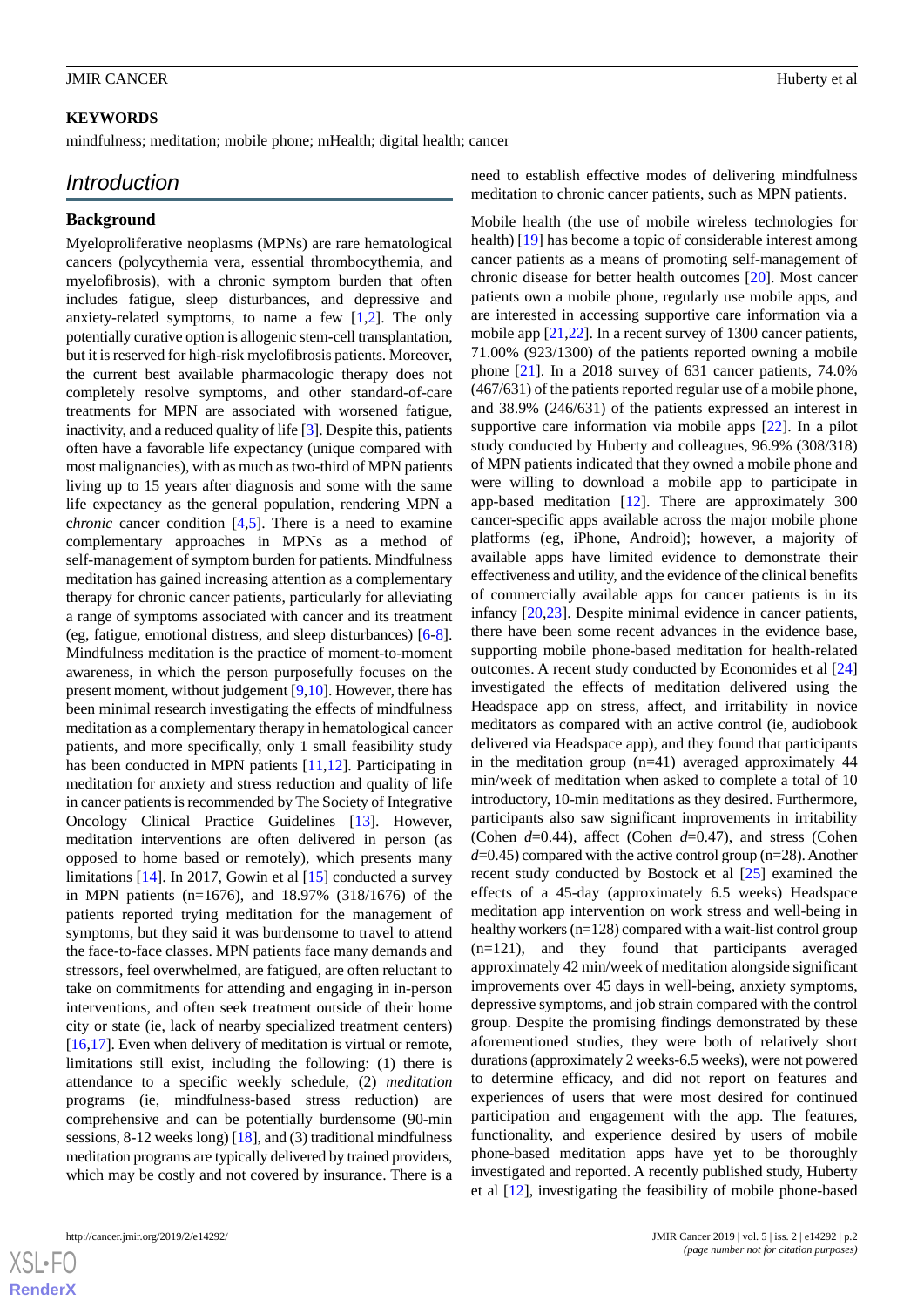meditation via the *Calm* app and the *10% Happier* app among MPN patients demonstrated the *Calm* app to be more feasible to implement because of higher demand and acceptability. In addition, this study demonstrated limited efficacy, with small effects observed in both apps on anxiety, depression, sleep disturbance, and total symptom burden. This study illuminated some of the aspects of the *Calm* app that may have accounted for the higher demand and acceptability compared with the *10% Happier* app (eg, better app esthetics, more soothing meditation narrator voice); however, more detailed qualitative findings are needed to better understand what features and experience users desire when meditating with a mobile phone app.

#### **Objectives**

Considering the potential benefits of meditation on cancer symptoms, the difficulty for MPN patients to attend in-person meditation interventions, the increasing prevalence of cancer-specific mobile phone apps, and the ease of accessibility to potentially efficacious interventions for symptom management, MPNs are an ideal chronic cancer population with which to gather perceptions and experiences of participation in a consumer-based mobile phone meditation intervention. The aim of this study was to report MPN patients' (ie, naïve or nearly naïve meditators) perceptions of meditation and explore their experiences in the context of using a mobile phone for meditation after participation in an 8-week, consumer-based meditation app feasibility study. Data presented here will inform the selection of an app for a future efficacy intervention in cancer patients and may provide useful information for content and design features for future meditation apps targeted at cancer patients.

# *Methods*

# **Study Design**

Participants were MPN patients who participated in a 4-group, randomized controlled trial, with a cross-over study design to examine the feasibility and limited efficacy of 2 different consumer-based meditation mobile phone apps in MPN patients: *Calm* and *10% Happier*. We used the *Calm* app for this study, as *Calm* is one of the most popular consumer-based mobile apps (ie, Apple's app of the year in 2017), the team developed a relationship with *Calm* to conduct research using the app, and *Calm* agreed to provide the memberships to the app and share the tracking data with the research team, without cost. The *10% Happier* app was chosen, as the app was one of the competing meditation mobile apps of *Calm,* and *10% Happier* also agreed to provide the memberships to the app and share the tracking data with the research team, without cost. Both mobile phone apps are available across all major mobile phone platforms (ie, Android and iOS). Both the *Calm* app and *10% Happier* app were developed for the general population and not necessarily for a particular chronically ill population. In addition, both of these apps have a free option with limited accessibility, as well as a paid option with full accessibility. The findings and a detailed overview of the methods from the feasibility study are reported elsewhere in the parent paper [[12\]](#page-11-10) (ClinicalTrials.gov, NCT03726944). Briefly, participants were randomly assigned to 1 of 4 different groups that each comprised 2 different

conditions lasting 4 weeks each. Group #1 received the *10% Happier* app, followed by the *Calm* app; Group #2 received the *Calm* app, followed by the *10% Happier* app; Group #3 received an educational control condition, followed by the *10% Happier* app, and Group #4 received an educational control condition, followed by the *Calm* app. When participating in a meditation app condition, participants were asked to meditate for 10 min/day on each day of the week. Those in the educational control condition received a handout describing evidence-based fatigue management strategies. All participants had autonomy to use the app as they desired after completing the prescribed daily meditation. Each app housed a library of meditations and content from which participants could choose. Emails were sent to all participants at the beginning of each week to remind them to meditate (ie, use the app). The qualitative portion of the study was designed to explore the perceptions of MPN patients practicing meditation either for the first time or as fairly inexperienced users and to explore their experiences in the context of mobile phone delivery.

## **Recruitment**

MPN patients (n=128) were recruited on the Web through MPN organizational partners, with a flier outlining the study and its requirements. The study was advertised as a mobile phone app meditation study. MPN patients interested in the study were asked to complete a Web-based eligibility questionnaire, administered via Qualtrics (Provo, UT), and if eligible, a phone call was arranged by the staff to complete informed consent, followed by electronic signature. Patients were eligible if they (1) had a diagnosis of essential thrombocythemia, polycythemia vera, or myelofibrosis, (2) owned a mobile phone and were willing to download and use a meditation app. (3) could read and understand English, (4) were aged 18 years or older, (5) were willing to be randomized to 1 of 4 different groups, (6) were not regular meditators (ie, engaged in <10 min/day of meditation on  $\leq$  5 days/week for the past 6 months), (7) were not regularly engaged in tai chi, qigong, or yoga (ie, engaged in >60 min/week each week), (8) were neither currently using the *Calm* app nor the *10% Happier* app, and (10) were currently residing in the United States.

# *Calm App*

The *Calm* app was downloaded onto the participant's mobile phone, and the app was available to those with an iPhone or an Android phone. The *Calm* app's introduction to meditation incorporated basic, educational information for those new to meditation, while introducing brief experiential practices. Daily meditations were called the Daily *Calm,* and these were new and unique, provided by the app each day. The daily meditations had a different focus (eg, practicing patience, loving, kindness, and gratitude), and these were approximately 10 to 12 min in length. Meditations were also selected from a library of meditations with the app. In addition, the *Calm* app also offered other features, such as Breathe Bubble, Sleep Stories, *Calm* Body, *Calm* Music, *Calm* Masterclass, and Background Scenes. *Calm* provided researchers with the usage data for each study participant (ie, number of minutes; see [Figure 1](#page-3-0)).

 $XS$  $\cdot$ FC **[RenderX](http://www.renderx.com/)**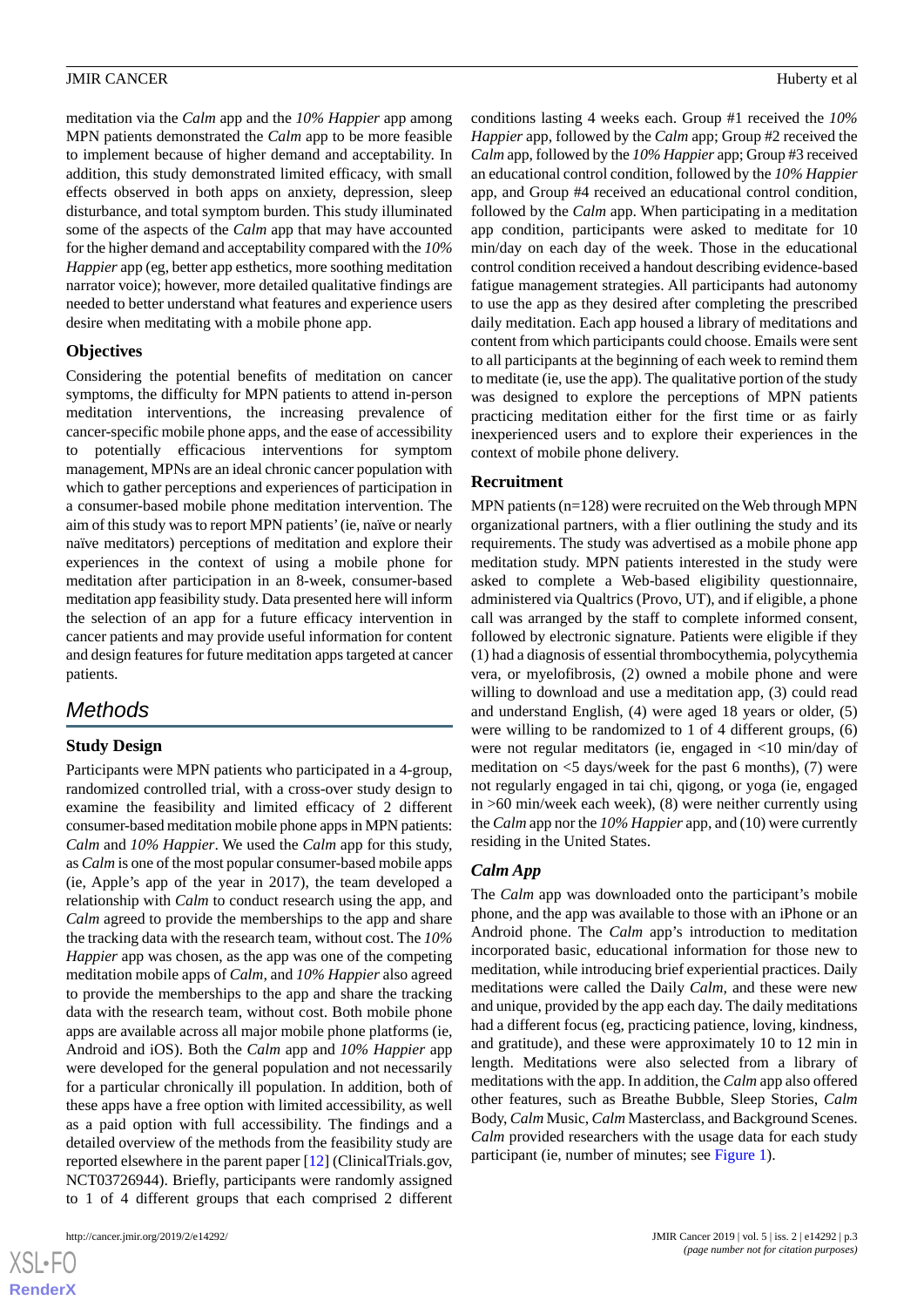# *10% Happier App*

The *10% Happier* app was downloaded onto the participant's mobile phone, and the app was available to those with an iPhone or an Android phone. The *10% Happier* app's introduction to meditation incorporated basic information for those new to meditation. Daily meditations were selected from a library of

<span id="page-3-0"></span>**Figure 1.** The *Calm* app.

meditations included within the app. Each of the meditations had a different focus (eg, grief, gratitude, choice, and letting go), and these were approximately 10 to 12 min in length. *10% Happier* primarily offers individual, guided meditations and short courses (eg, Meditation for Skeptics, Phrases for Stress). *10% Happier* provided researchers with the usage data for each study participant (ie, number of minutes; see [Figure 2](#page-3-1)).



#### <span id="page-3-1"></span>**Figure 2.** The *10% Happier* app.

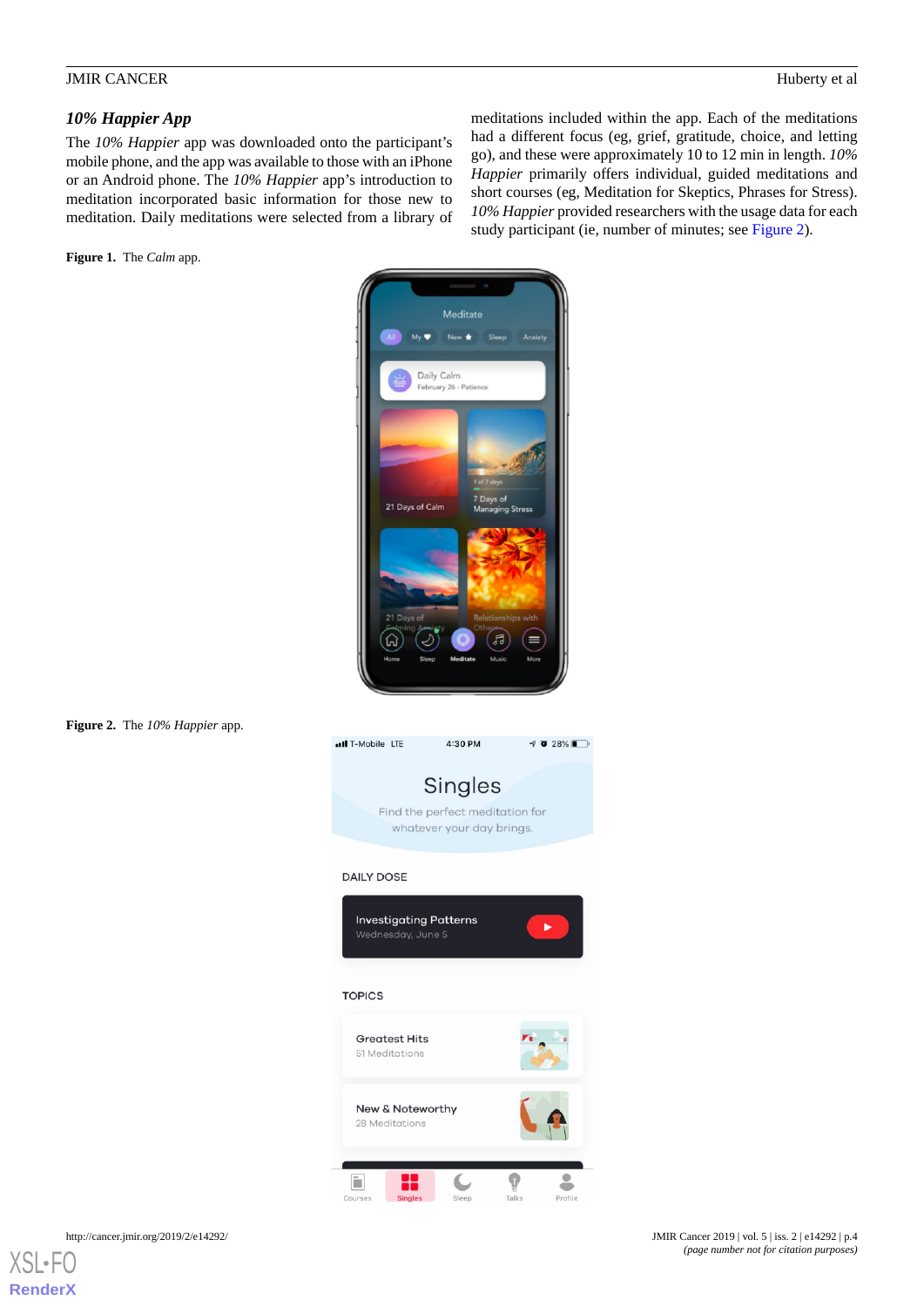#### **Qualitative Interview Procedures**

At the end of the 8-week feasibility study [\[12](#page-11-10)], participants were given an option to participate in a 15-20-min telephone interview, conducted by trained student research assistants. Before conducting each interview, the research assistants explained the purpose, the amount of time the interview would take, and the voluntary nature of participation (ie, the participant's ability to skip questions or end the interview at any time). The interview questions, as shown in [Table 1,](#page-4-0) were developed by the research team to determine perceptions and explore experiences in the context of mobile phone delivery of meditation, as well as provide further insights into how such interventions might be beneficial for the target population.

A semistructured interview script was used for each interview, including open-ended questions and additional probe questions to garner further information from the study participants. Although some probe questions were predefined (see [Table 1\)](#page-4-0), interviewers were also free to ask additional questions for clarification or expansion of the specific responses provided by participants. The relatively short and semistructured approach to qualitative data collection allowed for the interviews to remain focused while being open and flexible for participants to describe their experiences [\[26](#page-12-12),[27\]](#page-12-13) of using the meditation apps from their personal perspectives and in their own words. With the permission of participants, all interviews were audio recorded for transcription.

All interview transcripts were imported into NVivo 12 (QSR International) for coding and analysis, using a combination of deductive and inductive methods to organize the data, generate categories, and develop themes and subthemes [\[28](#page-12-14),[29\]](#page-12-15). Braun et al [[26](#page-12-12)] describe thematic analysis as "a method for identifying, analyzing, and reporting patterns (themes) within data" (page 6). It is not bound to any particular theoretical framework, and it can therefore be used flexibly within a range of different

epistemological and ontological perspectives. The hybrid deductive and inductive approach to thematic analysis used in this study reflects the thematic analysis approach described by Braun et al [\[26](#page-12-12)] and Swain et al [[27\]](#page-12-13), in which both the existing knowledge and understanding of the researcher, as well as the semantic content of the research data, are involved in developing codes to represent particular constructs. We used a semistructured approach to data collection, in which the raw interview data naturally fell into a number of higher-level themes related to the predefined questions or structured aspects of the interviews. Within these higher-level themes, inductive thematic analysis methods were used to identify relevant lower-level codes or constructs from the transcribed raw interview data, with chunks of data being assigned to codes and labeled to reflect their meaning [\[26](#page-12-12)]. The overall coding process, which was carried out by a highly experienced qualitative research specialist and member of the research team, involved an iterative process, with several stages in which codes and their corresponding labels were reviewed, revised, and in many cases, grouped or categorized within intermediate-level codes or themes. This continued until the overall distribution and definition of themes and subthemes were felt to most accurately reflect the body of research data and the reported experiences of the participants. The findings of the study are reported by key themes below and illustrated by verbatim quotes from the interviews to convey the real-life experiences of the participants. Quantitative counts of the numbers of participants reporting particular types of views on or experiences of the meditation intervention are included in tables and the narrative in a summative style of analysis.

#### **Approval and Consent**

This study was approved by the Institutional Review Board at Arizona State University, and all participants signed an informed consent before participating in the study.

<span id="page-4-0"></span>**Table 1.** Interview questions.

| Number         | <b>Ouestion</b>                                                                                                                                                                                                                                                                                                               |
|----------------|-------------------------------------------------------------------------------------------------------------------------------------------------------------------------------------------------------------------------------------------------------------------------------------------------------------------------------|
| 1              | Which meditation app or apps did you use during your participation in this study?                                                                                                                                                                                                                                             |
| 2              | If both Calm App and 10% Happier App were used, which meditation app did you prefer or enjoy more and why?                                                                                                                                                                                                                    |
| 3              | What did you like most about using this app or these meditation apps?                                                                                                                                                                                                                                                         |
| $\overline{4}$ | What did you like least about using this app or these meditation apps?                                                                                                                                                                                                                                                        |
| 5              | How do you feel that participating in meditation has impacted you?                                                                                                                                                                                                                                                            |
| Probe          | Fatigue levels? Sleep quality? Self-esteem? Mental well-being? Overall health?                                                                                                                                                                                                                                                |
| 6              | Have you noticed any other changes in your life that might be associated with your participation in meditation?                                                                                                                                                                                                               |
| 7              | Before starting this study, how did you feel about meditation?                                                                                                                                                                                                                                                                |
| Probe          | Had you ever participated in meditation before?                                                                                                                                                                                                                                                                               |
| 8              | Now that you have completed this study, how do you feel about meditation?                                                                                                                                                                                                                                                     |
| Probe          | Do you think you will continue to meditate moving forward? If yes, why do you think you will continue meditating moving forward?<br>If no, is there anything that would encourage you to continue meditating? Are there any other complementary approaches that you are<br>interested in trying? (Tai Chi? Qi Gong? Massage?) |
| 9              | If another MPN <sup>a</sup> patient asked you what you thought about him or her participating in meditation, what advice would you give?                                                                                                                                                                                      |

<sup>a</sup>MPN: myeloproliferative neoplasm.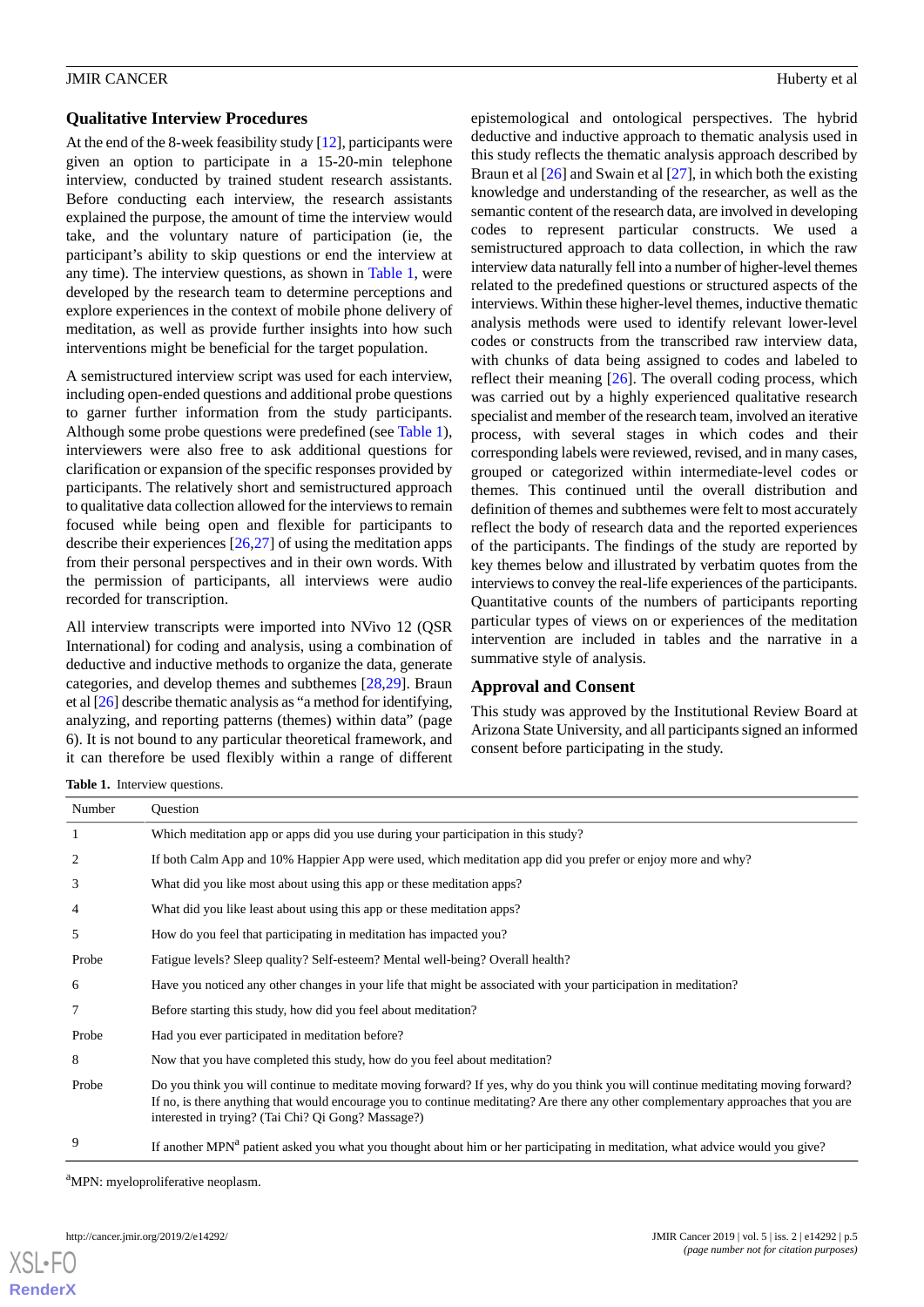# *Results*

# **Characteristics of Study Participants**

The total sample included 48 MPN patients. Participants were aged 59 (SD 10) years, had a body mass index of 27 (SD 6) kg/m<sup>2</sup>, and were primarily female (73%; 35/48) and Caucasian (94%; 45/48). In addition, the majority of participants had an annual income  $>$ US \$61,000 (60%; 29/48), had a Bachelor's degree or higher (69%; 33/48), and were married (81%; 39/48). The most common MPN diagnosis was polycythemia vera (42%; 20/48), followed by essential thrombocythemia (33%; 16/48) and myelofibrosis (25%; 12/48). Most were diagnosed >3 years ago (58%; 28/48). Across demographic variables, most were comparable to what is typically seen in MPN patients, with the exception of the majority being female (approximately 50%-55% female is the typical proportion in MPNs) [\[1](#page-11-0)]. Fatigue at baseline averaged approximately 5.9 (on a scale of 0-10; 0=absent; 10=worst imaginable) and total symptom burden at baseline, as measured with the validated MPN Symptom Assessment Form Total Symptom Score (MPN-SAF TSS), averaged approximately 39.4 (on scale of 0-100; higher score indicating greater symptom burden). These baseline scores were slightly higher than what is typically seen in MPN patients (mean fatigue score is approximately 4.0-4.5, and mean MPN-SAF TSS is approximately 20.0-25.0) [\[1](#page-11-0)]. Upon completion of the study, weekly meditation participation averaged approximately 99 min/week for those who participated in the *Calm* app and approximately 36 min/week for those who participated in the *10% Happier* app. A total of 68% (22/32) and 20% (7/36) of *Calm* and *10% Happier* participants, respectively, averaged >70 min/week of meditation (70 min/week was prescribed). A total of 22 participants used both the *Calm* and *10% Happier* apps, 10 participants only used the *Calm* app, and 14 participants only used the *10% Happier* app. Note that not all participants were asked or did not provide an answer to the same questions. Therefore, total frequencies (n=46) do not equate to total sample size (n=48) of this study.

# **Experiences and Perceptions of Meditation Before the Study**

A majority of participants (60%; 29/48) reported some previous experience with meditation before participating in this study, although as a cutoff for inclusion in the study, participants could not have meditated more than 10 min/day on more than 5 days/week in the previous 6 months [\[12](#page-11-10)]. However, despite the high proportion of patients who had some experience with meditation in the past, less than half of the qualitative study participants (44%; 21/48) indicated that they were open minded about meditation (ie, willing to learn about meditation). Although some participants indicated that they were willing to learn about whether meditation might be beneficial for them personally, others reported that they had never been interested or had never given meditation much thought:

*I had no idea how it was going to affect me, or ... whether I was going to like it or not, whether I was going to be able to do it.*

In fact, 19% of the sample (9/48) indicated that they had negative preconceptions or concerns about participating in meditation, such as the belief that they would not be able to clear their mind effectively or that the sessions would be long and tedious. Some held the unrealistic idea that the goal of meditation is to sit cross legged like a Buddhist monk or to achieve a completely blank mind:

*I (had) that preconceived thing of, you know, people sitting there with their legs crossed humming.*

*The idea of turning, kind of turning the world off or my mind off for a block of time seemed really unrealistic.*

Other types of concerns reported by some of the participants are related to the fear that others (egg, peers, friends, and family) would find them weird for meditating or that they would be vulnerable to subliminal messages in the meditation recordings:

*I have heard of meditation classes ... you would sit and listen to someone talk or describe breathing and it would be half hour or an hour and I thought that was kind of a long span to kind of sit there and just mellow out.*

*(I) always worry about ... subliminal messages in meditation. because you're opening your mind so much ... I always feel cautious and I am guarded.*

# **Perceptions of Meditation After the Study**

After participating in the study, a majority of participants expressed the view that they had enjoyed using the meditation apps, with a considerable number (17/48) reporting that their perceptions of meditation had improved or become more positive as a result of the study. Their responses indicated that there were 2 main reasons for becoming more positive about meditation as a result of participating in the study. First, some of the participants indicated that the practice of meditation had proved to be easier than they had expected and that it was not necessary to totally clear the mind during meditation or allocate a lot of time to the practice:

*If your mind starts thinking about things that's totally okay ... that's totally normal ... don't expect to be perfect, I mean it was just so much reassurance about how much of a learning curve is involved*

*It doesn't have to be a chunk of time, it can just be a few minutes here or there and that's what for me really clicked and made me realize, I don't have to block off a chunk of time, it can be bits of time here and there ... and that for me made it seem more realistic and reasonable.*

Others indicated that their stereotypical ideas about meditation had been broken down, as they realized that it is a practice that everyone can benefit from:

*I didn't picture it like a cult, but when you think of meditation, that's kind of what you think of. And it wasn't, at all ... You know, it's just a way to calm yourself down, which I think is very beneficial. So, it was nice, I mean, it's pretty much something anybody can do.*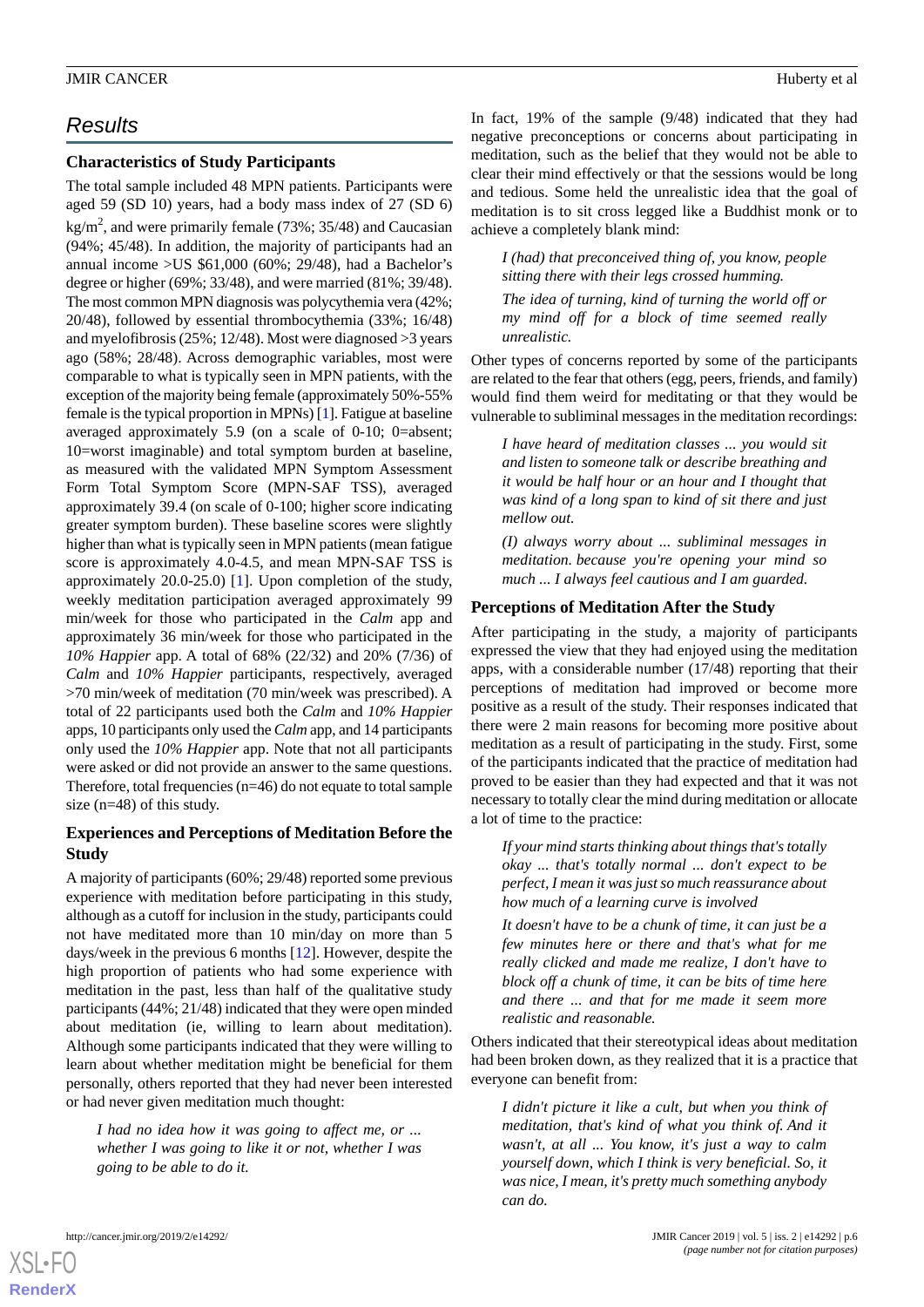*It was very simplistic and very easy and it didn't have anything to do with - you know - some of this some of this other stuff ... the gurus I guess ... some of the meditation things that you'd see on TV.*

Some participants indicated that they felt more positive about meditation as a result of experiencing direct benefits from it, such as feeling more calm or relaxed or being able to manage their pain better:

*I never believed in meditation, but in medication, and now it's different ... It does work.*

*It was kind of nice to ... be able to just relax and kind of let go.*

A few participants also commented that they had enjoyed the flexibility of being able to meditate anywhere, including alone at home, without having to go to a class:

*I had (a) procedure three hours away in Portland ... So that was cool that I was able to take it with me. I don't get to get out very much... the thing I like the best about this is that I can just do it at home ...*

As a result of these improved perceptions of meditation, a majority of the study participants (41/48) indicated that they intended or were at least considering continuing their meditation practice after the end of the study or were already doing so. More than half of all participants (29/48) reported that they planned to continue meditating with one of the study apps at least for the remainder of the free trial period, and some were considering paid subscription options for when this came to an end. Others (16/48) indicated that they do plan to continue meditating, but they planned on continuing by using different apps, meditating independently without the use of an app, or attending a class. For some, participating in the study had either given them a new or renewed interest in meditation or provided them with methods through which they planned to continue using without the app itself. A range of reasons were given for continuing meditation, such as experiencing the benefits, being able to meditate even when going through periods of severe illness, managing pain, or helping them sleep. A participant wanted to continue in preparation for future times when the participant's condition might worsen and the participant would use meditation to help manage symptoms. Only 5 participants indicated that they were not likely to continue using the apps or meditating at all. All participants indicated that they would recommend that MPN patients should at least try mobile phone meditation. A participant expressed the view that it is important for MPN patients to exert an element of control over the sense of worry and lack of control that comes with having an MPN and that meditation practice could help provide this. Others felt that meditation was worth a try, as it was not very difficult to do and had the potential to calm emotions, ease day-to-day concerns, relieve stress, or improve sleep:

*The idea of totally emptying your mind relieved a lot of worries so it's worth trying.*

*There's a constant low-grade anxiety that comes along with it (MPN), and honestly the meditation helps with that a lot.*

*For anybody who does have fatigue, I think it will help you settle yourself down and maybe improve the quality of sleep. so... yeah so, I would say go for it.*

#### **Perceptions of the Calm and 10% Happier Apps**

#### *Overall Perceptions of the Apps*

In general, mobile phone-guided meditation was well accepted and liked among the participants, and factors, such as the length of the meditations and the instructional content, seemed to contribute to the participants' enjoyment of both apps. Most participants who expressed a view on the issue agreed that the level of instruction in the apps was suitable for beginners:

*I had never done meditation ... I felt she really did a good job of teaching me how to do it and it didn't take me long to catch on.* [Calm]

*I liked what they call the basics, the, the sixteen-course introduction to meditation ... I thought those were very informative and helpful.* [10% Happier]

With regard to length of the meditations, only 10% (5/48) of the sample commented that they would have preferred the length to be different (ie, longer or shorter). It seemed that most participants felt that a commitment of 10 min of meditation was not too big of a time commitment and long enough to feel accomplished when done, but they felt that it was not so long that they became impatient for the meditation to end:

*Ten minutes wasn't a big amount of time commitment and it seemed really adequate and there was a feeling of success.*

*I think the ten-minute ones are really good. It's enough to kind of settle yourself down, and kind of get into it, but yet, you're not thinking 'oh my gosh, how much longer is this going on.'*

Of those who were more dissatisfied with the length of meditations, some mentioned that they would have preferred shorter sessions at first, whereas others would have liked to see a steady progression in length throughout the study:

*When you first start out ... I think they need to be shorter ... because your brain, isn't wrapped around what you're doing ... so, you know, I would find myself losing focus, really quick.*

*I think I would have liked them to ... every week maybe add a few minutes ... so that we went from maybe ten to maybe twenty.*

A total of 7 of the participants who used both apps expressed their views, indicating that they liked both apps equally or felt that they complemented each other well; therefore, they indicated not preferring a single app. Many of their comments suggested that the *10%* Happier app was seen by them as providing a better introduction to meditation, whereas *Calm* built on this with more effective meditation techniques.

#### *Perceptions of the Calm App*

Of those participants who expressed a preference for one app over the other, a majority (91%; 20/22) expressed a preference for the *Calm* app. The main reasons for participants preferring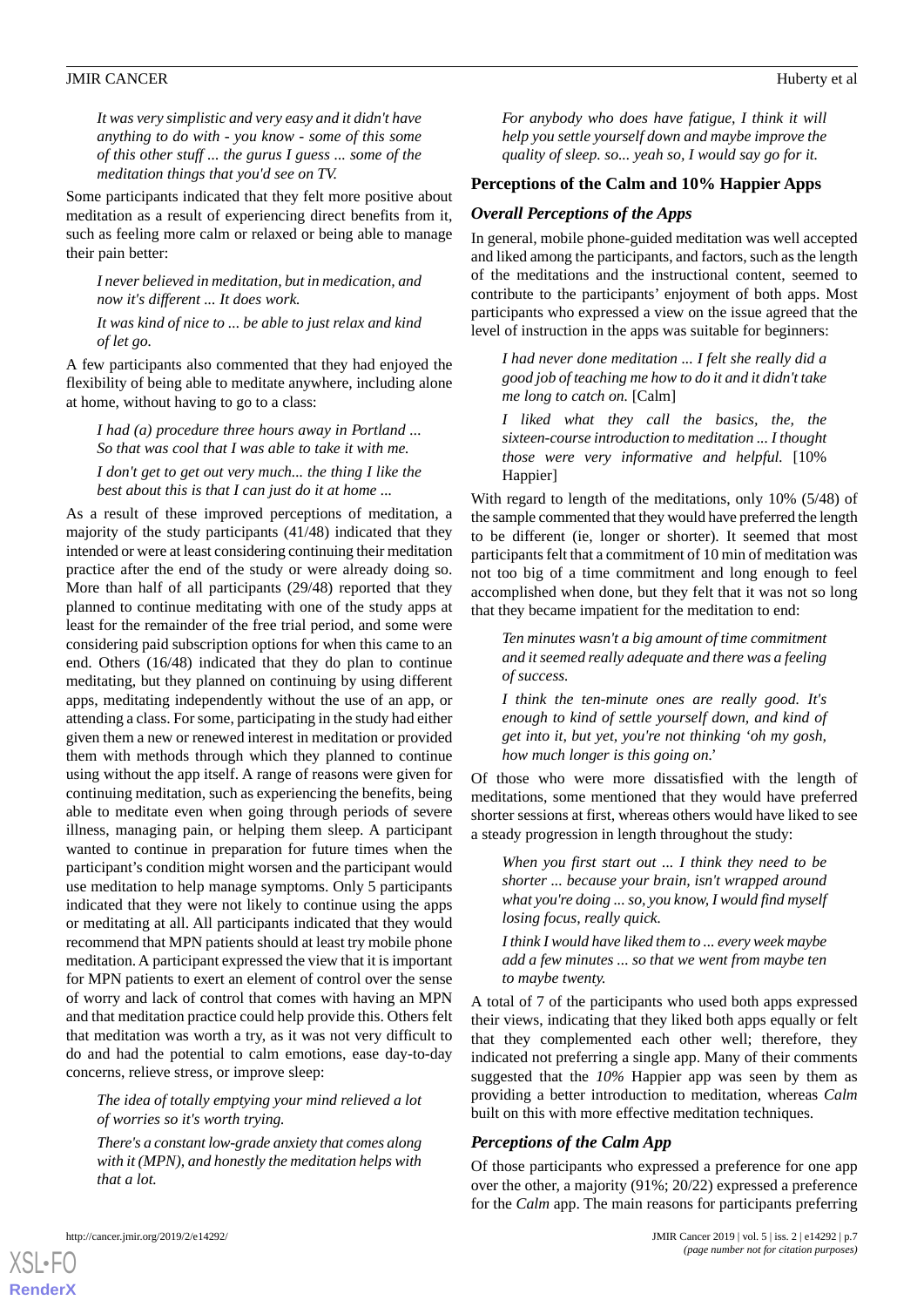the *Calm* app included the soothing nature of the narrator's voice, the calming background sounds on the app, and its overall appealing nature and layout:

*It was very relaxing. In fact, like, it would put me to sleep in five minutes.*

*I set it to do ocean sounds during the meditation. Which I think really helped me as opposed to the other one was just - kind of like dead air.*

*Not only do I like the things that they're saying but ... the pictures that they have ... you can just get lost in those things [laughs] ... it totally sets you up to be calm.*

Several reported that they especially liked the Sleep Stories or other stories included in the *Calm* app, and they found them to be meaningful or relaxing:

*The stories at the end ... some of them really touched me a lot and I kind of want to go back and hear them again because I want to keep ... the focus of what things are all about in my mind. So as the day goes on I can remember what's really important.*

Participants who preferred the *Calm* app also referred to the wide range of meditations and the options available to pick and choose these or to tailor the app to their own preferences:

*I was ... really impressed ... by how many choices and different types of anxiety or sleep or whatever your choice would be, there's things available and ... different backgrounds and different music...*

*I liked that I could customize for the background noise and for the wallpaper*

## *Perceptions of the 10% Happier App*

The minority (27%; 6/22) of those who had used both apps expressed a preference for *10% Happier* over *Calm*. Of these, some indicated that they had preferred the personal style of the narrator and found they could relate to his experience, whereas others liked the intellectual content and tone of this app and felt they had learned a lot about meditation from the app. A total of 3 participants who had used *Calm* first and then the *10% Happier* app said that the initial meditation videos within the *10% Happier* app would have provided a better introduction to meditation. Among the participants as a whole, including those who had only used *10% Happier* and those who had used both apps, the types of features liked about *10% Happier* included the way in which it provided a good introduction to meditation for nonexperienced meditators: the relatability of the narrator's style, the informative, educational style of the app, and the wide range of meditation topics available for selection. Overall, 12 participants made positive comments about the introductory videos included in *10% Happier,* indicating that they were interesting and a good lead into the meditations. However, some noted that they skipped these introductory videos, as they were felt to be unnecessary and even tedious once the participants were familiar with the meditation techniques:

*They were good at first, but then it was really kind of dull. It was like, alright, guys, I don't need this, let's move on.*

Some participants indicated that they disliked some of the narrative voices used in *10% Happier* and that they were "put off" by the narrator's personality or "put off" by the overall style of the narratives, which they found too impersonal:

*I had a hard time getting into him ... it was just the ... the way he talked ... it just wasn't right for me. They used the word "the" instead of "your", and I feel that meditation is a real personal sort of a thing ... Calm would address me personally, even though it's an electronic device. But ... the other one would use "the", it would seem very impersonal. So, I just didn't connect with it.*

Others disliked the fact that there were no background sounds in between segments of the narrative, and they preferred the calming sound effects used in the *Calm* app:

*I kept sitting there waiting for something else ... you weren't sure when he was going to stop talking and start talking again.*

*It was complete silence and I didn't know if I'd been disconnected or if I'd fallen asleep or if it was over.*

The main likes and dislikes of the *10% Happier* app are shown in [Table 2](#page-8-0) by numbers of participants citing each type of factor.

#### **Perceived Impacts of Using the Meditation Apps**

A total of 25% (12/48) of participants reported no perceived benefits of meditation on their health. However, a majority indicated that use of the meditation apps had a positive impact on various aspects of their mental or physical well-being. Improvements in mental health were the most commonly cited benefits of using the apps. More than half of the sample (26/48) reported a positive impact on their ability to manage stress or anxiety, 13 participants indicated that meditation helped them feel calmer or more focused, and 8 participants reported an improved sense of general well-being since participating in the meditation study. Those who reported an impact on their ability to manage stress or anxiety highlighted ways in which the tools or strategies they had learned from the apps, such as focusing on breathing, had helped them in stressful situations or the ways in which meditation had helped them deal with worries about their condition:

*I got some stuff going on at work that's really frustrating and there were times at work that I would just sit down and close my eyes and concentrate on my breathing.*

*I had to have an MRI and I completely used the meditation while I was in the MRI and it worked. And it helped me, it was amazing.*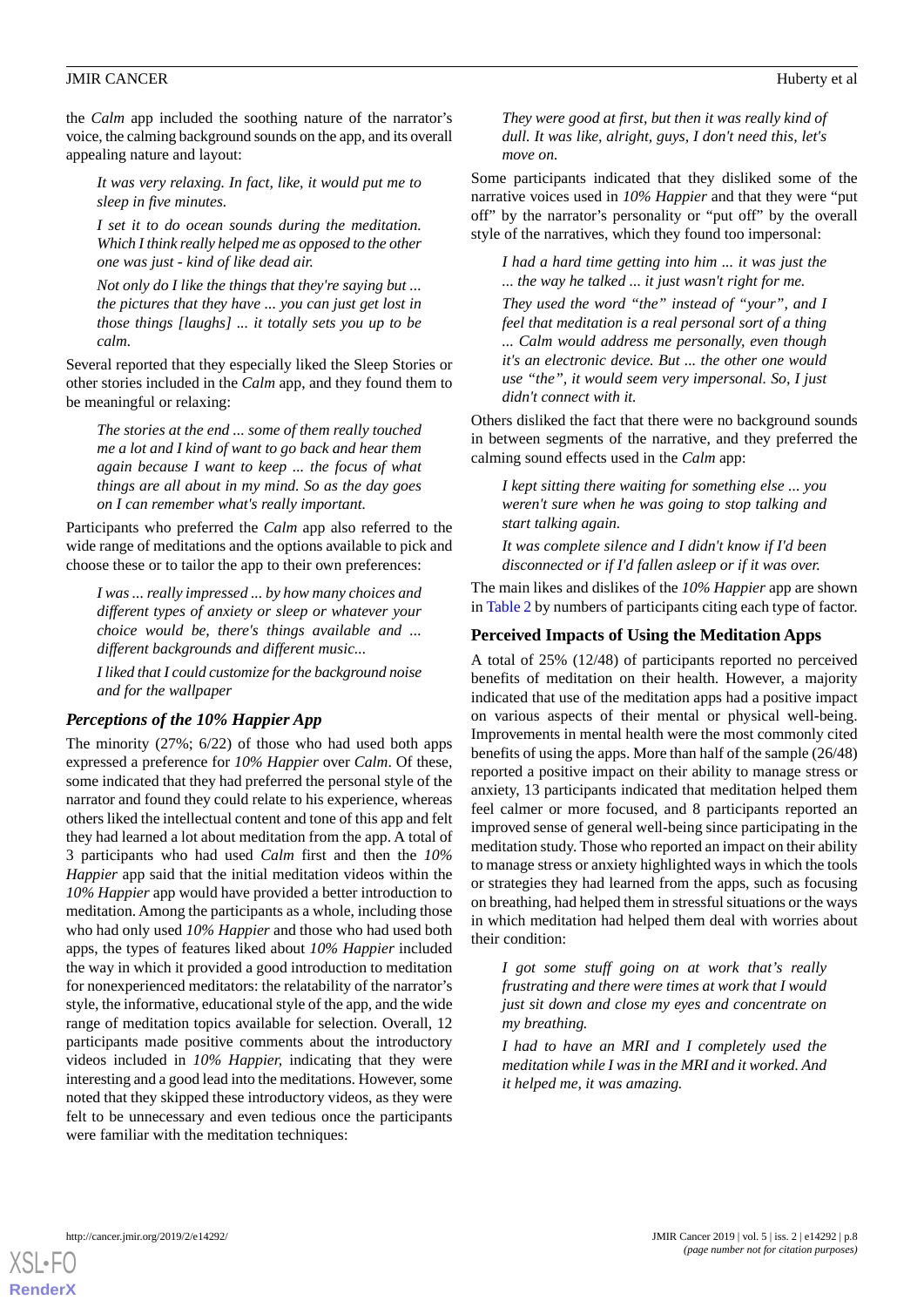<span id="page-8-0"></span>**Table 2.** Views on the *Calm* and *10% Happier* apps by number of participants citing each type of factor.

| Calm(n)        | 10% Happier (n) |
|----------------|-----------------|
|                |                 |
| $\mathbf{a}$   | 6               |
| 11             | 4               |
| 8              | $\theta$        |
| 8              | $\overline{0}$  |
| 6              | 6               |
| 5              | 5               |
| 5              |                 |
| 4              | $\overline{0}$  |
|                |                 |
| 5              | 4               |
| 4              | 10              |
| $\overline{c}$ | 6               |
| $\overline{2}$ | 6               |
| 2              | $\overline{2}$  |
|                |                 |

<sup>a</sup>Not applicable.

Others discussed ways in which they were feeling calmer or more focused in their lives as a result of the meditation practice, or they referred to a general improved sense of mental well-being:

*I think I learned a little bit about ... focusing on getting interfering thoughts out of my head It just leads to being a lot more focused ... And a lot more attentive I think with everything.*

*I think it puts me in a better frame of mind.*

In addition, 44% (21/48) of the participants reported improvements in sleep, resulting from the meditation practice, including an improvement in sleep quality, as well as falling asleep more quickly. Some mentioned the sleep-focused meditations and stories on the *Calm* apps as being particularly helpful for better sleep:

*Once I started meditating, it seemed to make a real shift there so that I would be able to go to back to bed and go back to sleep. And, and so I would wake up more refreshed in the morning.*

*The sleep stories were especially good ... Yeah, they really do help me just focus on something, I guess, and helped me go to sleep.*

Many of those who said they were falling asleep faster were deliberately using their meditation practice at bedtime for this reason, whether or not they usually had problems falling asleep:

*I was using it to help me fall asleep because at night time I, I find that I don't sleep well, I can't fall asleep, so I found it very soothing and comforting.*

Although 9 participants reported no impact on quality of sleep, in some cases, this was because of the fact they were not

experiencing sleep problems when they began. Similarly, although not all participants were experiencing fatigue as one of their symptoms, 23% (11/48) of the participants reported improvements in fatigue as a result of meditation. For some, this was because of the fact that meditation helped them sleep better so that they were less tired during daytime, whereas others felt that the meditation schedule just enabled them to take a rest break, which helped recharge their energy.

*I've had more energy too, and again, you know it's that because I'm sleeping better.*

*I think there are times when I thought "Oh I could lay down, I could take a nap" and I would just lay down and listen to a meditation and you know feel more relaxed and that eased and then get up and function, you know? ... I think it gave me that break where ok you can take time out of your day and do a little meditation and then maybe you feel like you can get up and do things.*

Finally, 8% (4/48) of the participants reported that meditation had been helpful in reducing or helping them manage pain.

*I have noticed if I started meditating and had a headache, the headache seemed to go away.*

Some participants who reported perceived impacts of meditation on various aspects of their physical or mental well-being were asked how long it had taken after starting the meditation program for the effects to become apparent to them. Of the 10 participants who responded, most indicated that it had been about 1 to 2 weeks before noticing changes, whereas a few had either noticed effects very quickly or after a longer period of about 3 weeks. [Table 3](#page-9-0) shows the number of participants reporting various types of positive impacts from use of the meditation apps.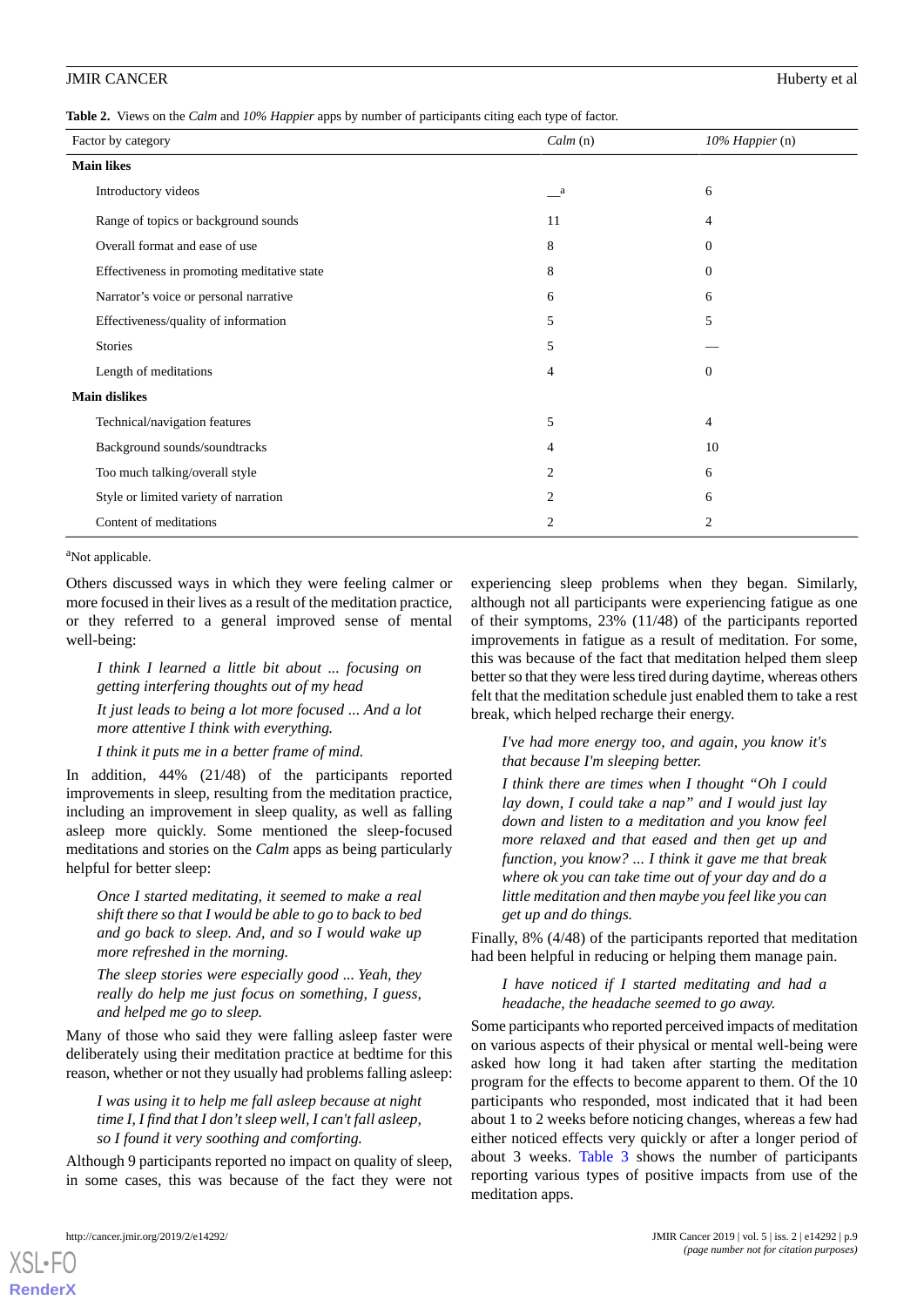<span id="page-9-0"></span>

|  |  |  |  | Table 3. Number of participants reporting positive impacts. |  |  |
|--|--|--|--|-------------------------------------------------------------|--|--|
|--|--|--|--|-------------------------------------------------------------|--|--|

| Factor                                  | Count $(n)$ |
|-----------------------------------------|-------------|
| Managing stress or anxiety better       | 26          |
| Easier to fall asleep                   | 21          |
| Better quality of sleep                 | 21          |
| Feeling calmer or more focused          | 13          |
| Reduced fatigue                         | 11          |
| Improved sense of well-being in general | 8           |
| Ability to manage pain                  | 4           |

# *Discussion*

#### **General Discussion**

The aim of this study was to report MPN patients' (ie, naïve or nearly naïve meditators) perceptions of meditation and explore their experiences in the context of using a mobile phone for meditation after participation in an 8-week, consumer-based meditation app feasibility study. The qualitative data provide in-depth information that can be used (combined with the results of our published feasibility study) [\[12](#page-11-10)] in the selection of an app for a future efficacy intervention in cancer patients. The information may also inform content and features for future meditation apps targeted at cancer patients.

Overall, the qualitative findings of this study indicate that mobile phone-guided meditation was very well accepted and liked among MPN patients, although most patients who experienced both expressed a greater liking for the *Calm* app over the *10% Happier* app. However, regardless of which app patients preferred, they felt that mobile phone meditation positively impacted physical and mental well-being, including fatigue, sleep quality, and their ability to manage stress and anxiety. Overwhelmingly, all patients would recommend meditation to other MPN patients; most reported likeliness of continuing to meditate, and a majority reported a likeliness to continue meditating with one of the consumer-based apps. This was despite the finding that more than half of the participants had negative preconceptions about meditation, partially because of the stigma surrounding it [\[30](#page-12-16)]. Therefore, future studies are warranted to develop and test the introduction and educational components of meditation apps to assure they are tailored for the specific populations' preconceptions about meditation.

After participating in the study, a majority of participants indicated that they had enjoyed using the meditation apps. As mentioned above, most expressed the view that around 10 min was a suitable length of time for meditation sessions, and this seemed to contribute to their enjoyment of the apps. There is little previous literature available to suggest the ideal dose or length of meditation, as studies have varied quite considerably in their prescription [[31\]](#page-12-17). This is especially the case in hematological cancers, with no research being conducted to date in MPN patients, before our recent feasibility study [[11,](#page-11-9)[12\]](#page-11-10). Meditation interventions have shown effects with time spent in meditation ranging from 10 min to 2 hours and from 1 day a week to a daily practice [\[32](#page-12-18)[-34](#page-12-19)]. In a feasibility study of 5-, 15-,

 $X$ SL•F $C$ **[RenderX](http://www.renderx.com/)** and 30-min meditation sessions, the 15-min sessions were the most feasible to implement among health care professionals [[35\]](#page-12-20). This falls in line with current practical recommendations, in which it is recommended that beginners begin by meditating between 10 and 30 min per session [\[36](#page-12-21)]. Therefore, it seems that consumer-based apps that offer 10-min daily meditations are in line with what is feasible and most practical, on the basis of the current literature, and this likely contributed to the participants' enjoyment of the length of meditations. However, some of the participants in this study expressed a preference for different or increasing lengths of meditation, which suggests that both the length of meditations at the outset of an intervention and the meditation's extension over time might usefully be explored in future feasibility studies. In a recent study by Huberty et al [[17\]](#page-12-3) that investigated the feasibility of 12 weeks of Web-based, home-based yoga in MPN patients, participants who completed the intervention noted that the flexibility and convenience of being able to do yoga at home instead of going to a studio was one of the best features of a remote intervention. Cancer patients report barriers that make it difficult to participate in in-person interventions [[16\]](#page-12-2), and mobile phone-based meditation helps in addressing these issues, as participants can participate in meditation when they want and where they want. It is likely that the convenience and flexibility of mobile phone-based meditation contributed to its feasibility, with some participants in this study commenting on the flexibility of this approach, as noted earlier.

Of those participants who reported a preference for one app over the other, a majority (91%; 20/22) expressed a preference for the *Calm* app. There may be other unique features of the *Calm* app that made it more preferable compared with the *10% Happier* app. Despite a lack of research on meditation apps. there has been some research investigating the desired features of physical activity–based and, more broadly, health behavior change–based apps. This research suggests automatic tracking and ease of tracking activity and progress, as well as integrated features (eg, syncing with social media platforms and music apps), are desired and make apps more likely to be used [[37,](#page-13-0)[38\]](#page-13-1). Although both the *Calm* app and the *10% Happier* app track meditation progress for the users, the *Calm* app immediately displays the current streak of meditation days and offers the users to (1) share the daily quote on social media (ie, Instagram, Facebook) or via text, (2) see their profile of meditation statistics and progress (ie, number of meditations completed, longest streak of meditations completed, and total meditation min) and share with others (ie, social media, text, and email), (3) rate the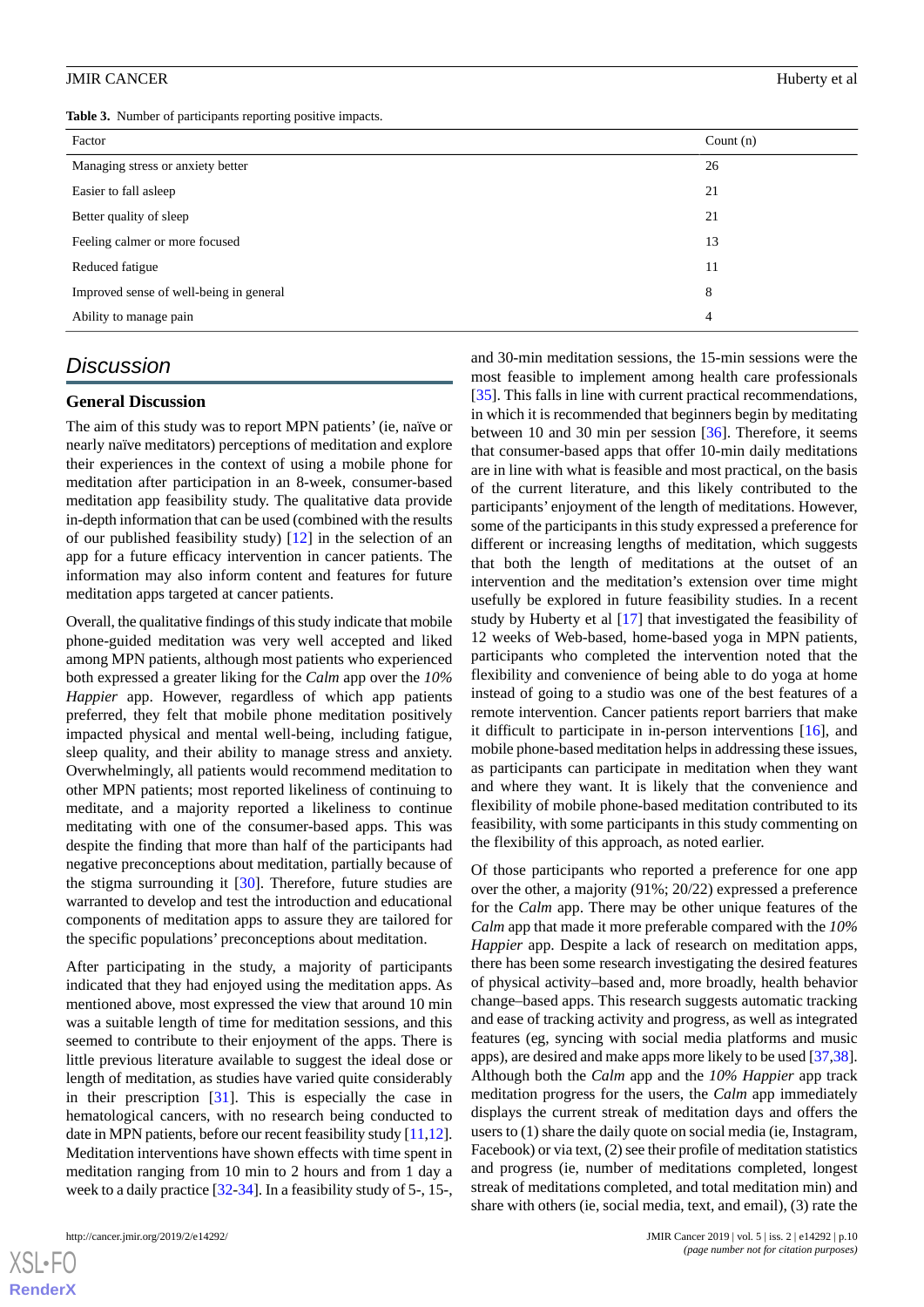session, and (4) give 30 days of *Calm*. In comparison, the *10% Happier* app displays the days of the last week spent in meditation, and if the users choose, they can also see the minutes of meditation and number of sessions, and then they can share their progress.

There is also little research investigating the features of meditation apps that are most desired or wanted by users. This is despite the over 300 mindfulness- or meditation-based mobile phone apps available across the Google Play Store and Apple's App Store [[20](#page-12-6)[,23](#page-12-9)]. Laurie et al [\[39](#page-13-2)] suggest that meditation apps should be designed so that (1) users can be encouraged to find a proper time and place to meditate regularly and (2) users can be encouraged to integrate the mobile phone app with other features on their phone, such as alarms and calendar notifications reminding them to meditate; in addition, meditation apps (3) offer users alternatives to meditating sitting still in the case that the user wants to engage in movement of some sort as well (eg, mindful movement, such as yoga or tai chi), and (4) the app itself is more interactive and less passive. There is still much to be learned about the use of mobile apps to deliver meditation and the way to cater the app to the individual. As discussed above, most of the participants in this study reported mental or physical health benefits. This is not surprising, as mindfulness meditation has been shown to improve a range of cancer-related symptoms, including treatment fatigue, emotional distress, and sleep disturbances, to name a few [\[6](#page-11-5)-[8\]](#page-11-6). Meditation may have improved mental health (eg, anxiety- and stress-related symptoms) through its calming effects on the autonomic nervous system and its ability to help improve attentional control and regulation of emotions [\[40](#page-13-3)[-42](#page-13-4)]. Some of the other reported benefits by participants, including sleep and fatigue in particular, may also be related to one another, as some reported that they felt less fatigued, as they had better quality sleep. It is possible that meditation helped participants sleep better because of a reduction in sleep-interfering ruminating cognitive processes [[6](#page-11-5)[,8](#page-11-6),[43\]](#page-13-5). The improved sleep may have then led to participants feeling less tired throughout the following day. However, it is also possible that meditation targeted fatigue indirectly through another mechanism. Meditation has been shown to reduce inflammation, and inflammation is a key driver of MPN fatigue [[44](#page-13-6)[-46](#page-13-7)]. Participants who used the *Calm* app mentioned the use of both the Sleep Stories and the background music nature sounds to help them fall asleep. Sleep Stories on the *Calm* app comprise a narrator telling a story or ancient fable in a bedtime story format. The Sleep Stories are intended to be relaxing and soothing, thereby helping listeners fall asleep. The background nature sounds available on the *Calm* app range in style, from the sounds of running water and birds chirping to the sound of rain on leaves and thunder rumbling in the background. Research has demonstrated the beneficial effects of listening to nature sounds or music on the ability to fall asleep and on sleep quality in both cancer and noncancer populations [[47](#page-13-8)[-49](#page-13-9)]. In regard to the Sleep Stories helping participants fall asleep, there is no research specifically investigating the effects of Sleep Stories and their impact on sleep outcomes. However, there has been research conducted using bedroom story routines that have been associated with better sleep outcomes (eg, improved sleep quantity and quality) [\[50](#page-13-10)]. In this study, it is unknown whether study participants listened to the Sleep Stories as part of a

nightly routine or on an as needed basis to help them fall asleep. Research is needed that examines the effects of *Calm's* Sleep Stories and whether stories by themselves help improve sleep outcomes or whether stories integrated into a nightly routine is more efficacious for sleep outcomes. In this study, exactly half (24/48) of the participants indicated that they had stuck to a regular meditation schedule over the duration of the study. However, the time of day in which participants chose to meditate varied. Most (14/24) indicated that they meditated at night, before going to sleep. Conversely, the other 10 reported that they preferred to meditate at any other time of the day, including the morning, afternoon, or early evening. In the study by Laurie et al [[39\]](#page-13-2) mentioned earlier, the *Headspace* users (n=16) also had varied patterns of use. It could be that most participants in this study meditated at night, as it was a way of helping them fall asleep. It does seem that having a routine-oriented approach to daily meditation is important, as participants in the *Headspace* study indicated that the toughest part of meditating regularly was identifying a routine time, sticking with that time, and then integrating that routine into their busy lifestyles. The authors [[39\]](#page-13-2) suggested that the design of meditation apps should have content that teaches users how to fit meditation into their lifestyle. It may be that meditating at a specific time each day is associated with a higher likelihood of consistent meditation, but future research in this area is warranted to explore this further.

#### **Limitations**

This study is not without limitations. First, participants recruited for this study were not blinded to the nature of the intervention being tested. Participants knew they were volunteering for a meditation intervention delivered via a mobile app. It is possible that this could have attracted interested participants who were more likely to find using the meditation apps enjoyable and likeable. Second, qualitative findings are from a convenience sample of participants who agreed to participate in a postintervention interview, derived from the larger sample that completed the study as a whole. The interview was not required of all study participants, and it is possible that this led to a biased sample of interviewees. In addition, as *Calm* and *10% Happier* offer other content besides meditation (ie, sleep stories, interviews with experts, and educational classes and courses) and as participants had autonomy to use other content on the app, it is possible that participants could have had slightly different interventions when compared with each other. However, this was also built into the nature of the feasibility trial, and this partially encouraged participants to explore other features of the app. Future efficacy studies should aim to deliver a stricter intervention.

#### **Conclusions**

On the basis of the findings of this study, more research is needed to better understand the effects of mobile phone meditation on MPN patients and, more broadly, on cancer patients as a whole. The qualitative findings of this study suggest that MPN patients enjoy mobile phone meditation and experience beneficial effects on their mental health, sleep, fatigue, and pain from using a meditation app, but they prefer the *Calm* app (as compared with the *10% Happier* app). In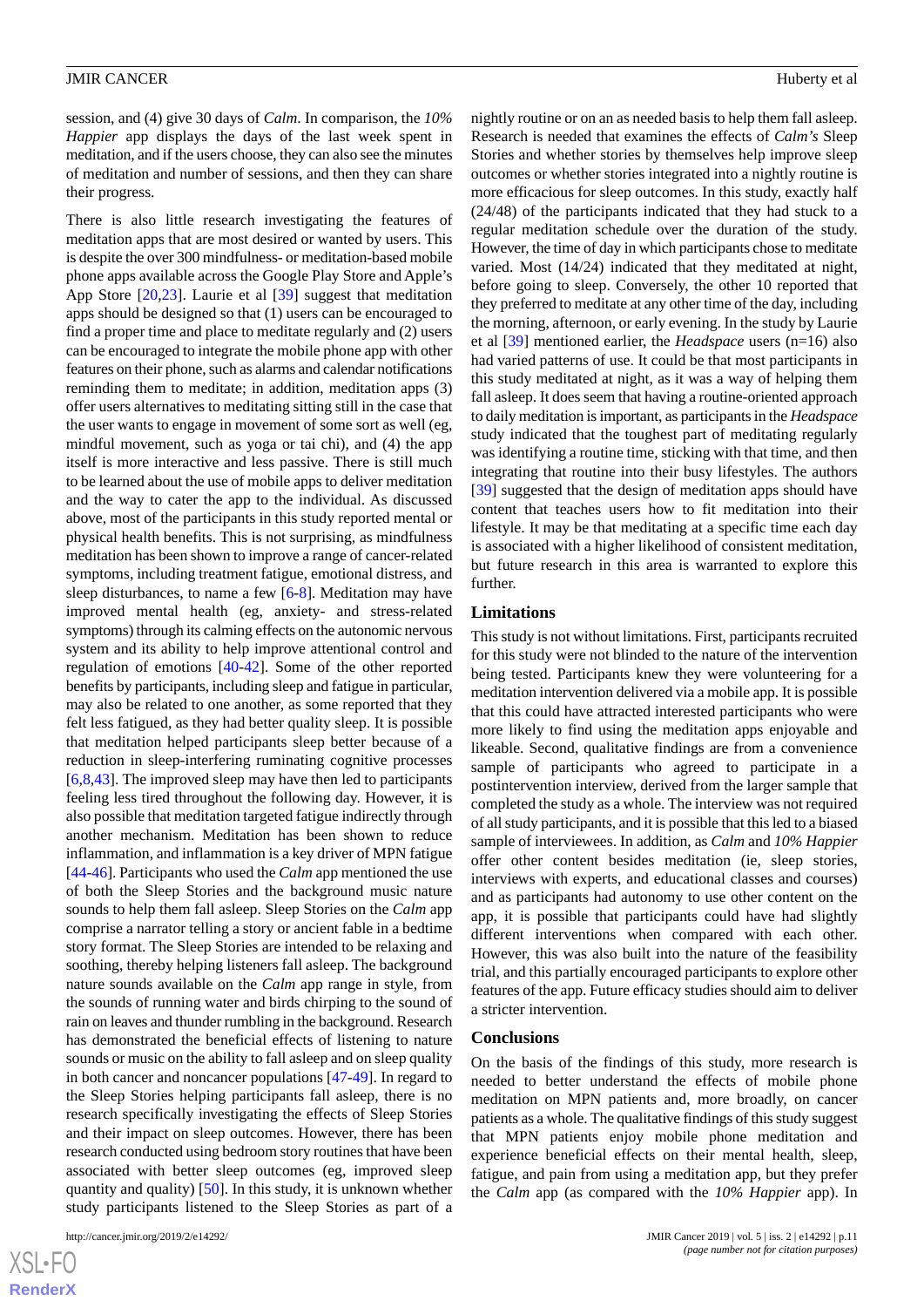addition, patients identify with certain design features that make a mobile-based meditation app more appealing (eg, soothing sounds and backgrounds, integration with social media platforms, automatic tracking of progress, and user statistics). Future research is needed that investigates the efficacy of mobile

phone-based meditation and further explores the optimization of meditation app design and features to enhance uptake among users. Furthermore, researchers should explore the specific types of meditation sessions and the specific features of the apps that were accessed to better guide recommendations for its users.

# **Acknowledgments**

This study was funded with philanthropic funds. The authors would like to acknowledge Tiffany Dowling for her efforts in the study, related to overseeing the implementation of the study on a day-to-day basis, as well as collecting and organizing data from study participants. The authors would like to acknowledge both *10% Happier* and *Calm* for donating memberships for participants in this study.

# **Conflicts of Interest**

RM reports research support by Incyte, Celgene, CTI, Abbvie, and Genetech. In addition, RM acts as a consultant for Novartis, La Jolla, and Sierra Oncology. JH reports being the Director of Science at *Calm*; however, she was not working in this position at the time of this study taking place. The authors do not report any additional conflicts of interest.

# <span id="page-11-0"></span>**References**

- <span id="page-11-1"></span>1. Emanuel RM, Dueck AC, Geyer HL, Kiladjian JJ, Slot S, Zweegman S, et al. Myeloproliferative neoplasm (MPN) symptom assessment form total symptom score: prospective international assessment of an abbreviated symptom burden scoring system among patients with MPNs. J Clin Oncol 2012 Nov 20;30(33):4098-4103 [[FREE Full text\]](http://europepmc.org/abstract/MED/23071245) [doi: [10.1200/JCO.2012.42.3863](http://dx.doi.org/10.1200/JCO.2012.42.3863)] [Medline: [23071245\]](http://www.ncbi.nlm.nih.gov/entrez/query.fcgi?cmd=Retrieve&db=PubMed&list_uids=23071245&dopt=Abstract)
- <span id="page-11-2"></span>2. Mesa RA, Niblack J, Wadleigh M, Verstovsek S, Camoriano J, Barnes S, et al. The burden of fatigue and quality of life in myeloproliferative disorders (MPDs): an international internet-based survey of 1179 MPD patients. Cancer 2007 Jan 1;109(1):68-76 [[FREE Full text](https://doi.org/10.1002/cncr.22365)] [doi: [10.1002/cncr.22365\]](http://dx.doi.org/10.1002/cncr.22365) [Medline: [17123268\]](http://www.ncbi.nlm.nih.gov/entrez/query.fcgi?cmd=Retrieve&db=PubMed&list_uids=17123268&dopt=Abstract)
- <span id="page-11-3"></span>3. Scotch A, Scherber RM, Bruso M, Kosiorek HE, Dueck AC, Geyer H, et al. Myeloproliferative Neoplasm Quality of Life (MPN-QOL) study group: results from the MPN experimental assessment of symptoms by utilizing repetitive evaluation (MEASURE) trial. Blood 2017;130:1641 [[FREE Full text](http://www.bloodjournal.org/content/128/22/5479?sso-checked=true)]
- <span id="page-11-4"></span>4. Hultcrantz M, Kristinsson SY, Andersson TM, Landgren O, Eloranta S, Derolf AR, et al. Patterns of survival among patients with myeloproliferative neoplasms diagnosed in Sweden from 1973 to 2008: a population-based study. J Clin Oncol 2012 Aug 20;30(24):2995-3001 [[FREE Full text](http://europepmc.org/abstract/MED/22802311)] [doi: [10.1200/JCO.2012.42.1925\]](http://dx.doi.org/10.1200/JCO.2012.42.1925) [Medline: [22802311\]](http://www.ncbi.nlm.nih.gov/entrez/query.fcgi?cmd=Retrieve&db=PubMed&list_uids=22802311&dopt=Abstract)
- <span id="page-11-5"></span>5. Tefferi A, Guglielmelli P, Larson DR, Finke C, Wassie EA, Pieri L, et al. Long-term survival and blast transformation in molecularly annotated essential thrombocythemia, polycythemia vera, and myelofibrosis. Blood 2014 Oct 16;124(16):2507-13; quiz 2615 [\[FREE Full text](http://www.bloodjournal.org/cgi/pmidlookup?view=long&pmid=25037629)] [doi: [10.1182/blood-2014-05-579136\]](http://dx.doi.org/10.1182/blood-2014-05-579136) [Medline: [25037629\]](http://www.ncbi.nlm.nih.gov/entrez/query.fcgi?cmd=Retrieve&db=PubMed&list_uids=25037629&dopt=Abstract)
- <span id="page-11-6"></span>6. Gong H, Ni CX, Liu YZ, Zhang Y, Su WJ, Lian YJ, et al. Mindfulness meditation for insomnia: a meta-analysis of randomized controlled trials. J Psychosom Res 2016 Dec;89:1-6. [doi: [10.1016/j.jpsychores.2016.07.016\]](http://dx.doi.org/10.1016/j.jpsychores.2016.07.016) [Medline: [27663102](http://www.ncbi.nlm.nih.gov/entrez/query.fcgi?cmd=Retrieve&db=PubMed&list_uids=27663102&dopt=Abstract)]
- <span id="page-11-7"></span>7. Musial F, Büssing A, Heusser P, Choi KE, Ostermann T. Mindfulness-based stress reduction for integrative cancer care: a summary of evidence. Forsch Komplementmed 2011;18(4):192-202 [[FREE Full text](https://www.karger.com?DOI=10.1159/000330714)] [doi: [10.1159/000330714\]](http://dx.doi.org/10.1159/000330714) [Medline: [21934319](http://www.ncbi.nlm.nih.gov/entrez/query.fcgi?cmd=Retrieve&db=PubMed&list_uids=21934319&dopt=Abstract)]
- <span id="page-11-9"></span><span id="page-11-8"></span>8. Piet J, Würtzen H, Zachariae R. The effect of mindfulness-based therapy on symptoms of anxiety and depression in adult cancer patients and survivors: a systematic review and meta-analysis. J Consult Clin Psychol 2012 Dec;80(6):1007-1020. [doi: [10.1037/a0028329\]](http://dx.doi.org/10.1037/a0028329) [Medline: [22563637](http://www.ncbi.nlm.nih.gov/entrez/query.fcgi?cmd=Retrieve&db=PubMed&list_uids=22563637&dopt=Abstract)]
- <span id="page-11-10"></span>9. Kabat-Zinn J, Hanh TN. Full Catastrophe Living: Using the Wisdom of Your Body and Mind to Face Stress, Pain, and Illness. New York: Delta; 2009.
- <span id="page-11-11"></span>10. Sharma A. Bioinformatic analysis revealing association of exosomal mRNAs and proteins in epigenetic inheritance. J Theor Biol 2014 Sep 21;357:143-149. [doi: [10.1016/j.jtbi.2014.05.019\]](http://dx.doi.org/10.1016/j.jtbi.2014.05.019) [Medline: [24859414\]](http://www.ncbi.nlm.nih.gov/entrez/query.fcgi?cmd=Retrieve&db=PubMed&list_uids=24859414&dopt=Abstract)
- 11. Salhofer I, Will A, Monsef I, Skoetz N. Meditation for adults with haematological malignancies. Cochrane Database Syst Rev 2016 Feb 3;2:CD011157. [doi: [10.1002/14651858.CD011157.pub2\]](http://dx.doi.org/10.1002/14651858.CD011157.pub2) [Medline: [26840029\]](http://www.ncbi.nlm.nih.gov/entrez/query.fcgi?cmd=Retrieve&db=PubMed&list_uids=26840029&dopt=Abstract)
- 12. Huberty J, Eckert R, Larkey L, Kurka J, de Jesús RS, Yoo W, et al. Smartphone-based meditation for myeloproliferative neoplasm patients: feasibility study to inform future trials. JMIR Form Res 2019 Apr 29;3(2):e12662 [\[FREE Full text](http://formative.jmir.org/2019/2/e12662/)] [doi: [10.2196/12662\]](http://dx.doi.org/10.2196/12662) [Medline: [31033443\]](http://www.ncbi.nlm.nih.gov/entrez/query.fcgi?cmd=Retrieve&db=PubMed&list_uids=31033443&dopt=Abstract)
- 13. Buckner CA, Lafrenie RM, Dénommée JA, Caswell JM, Want DA. Complementary and alternative medicine use in patients before and after a cancer diagnosis. Curr Oncol 2018 Dec; 25(4): e275-e281 [\[FREE Full text\]](http://www.current-oncology.com/index.php/oncology/article/view/3884/2777) [doi: [10.3747/co.25.3884\]](http://dx.doi.org/10.3747/co.25.3884) [Medline: [30111972](http://www.ncbi.nlm.nih.gov/entrez/query.fcgi?cmd=Retrieve&db=PubMed&list_uids=30111972&dopt=Abstract)]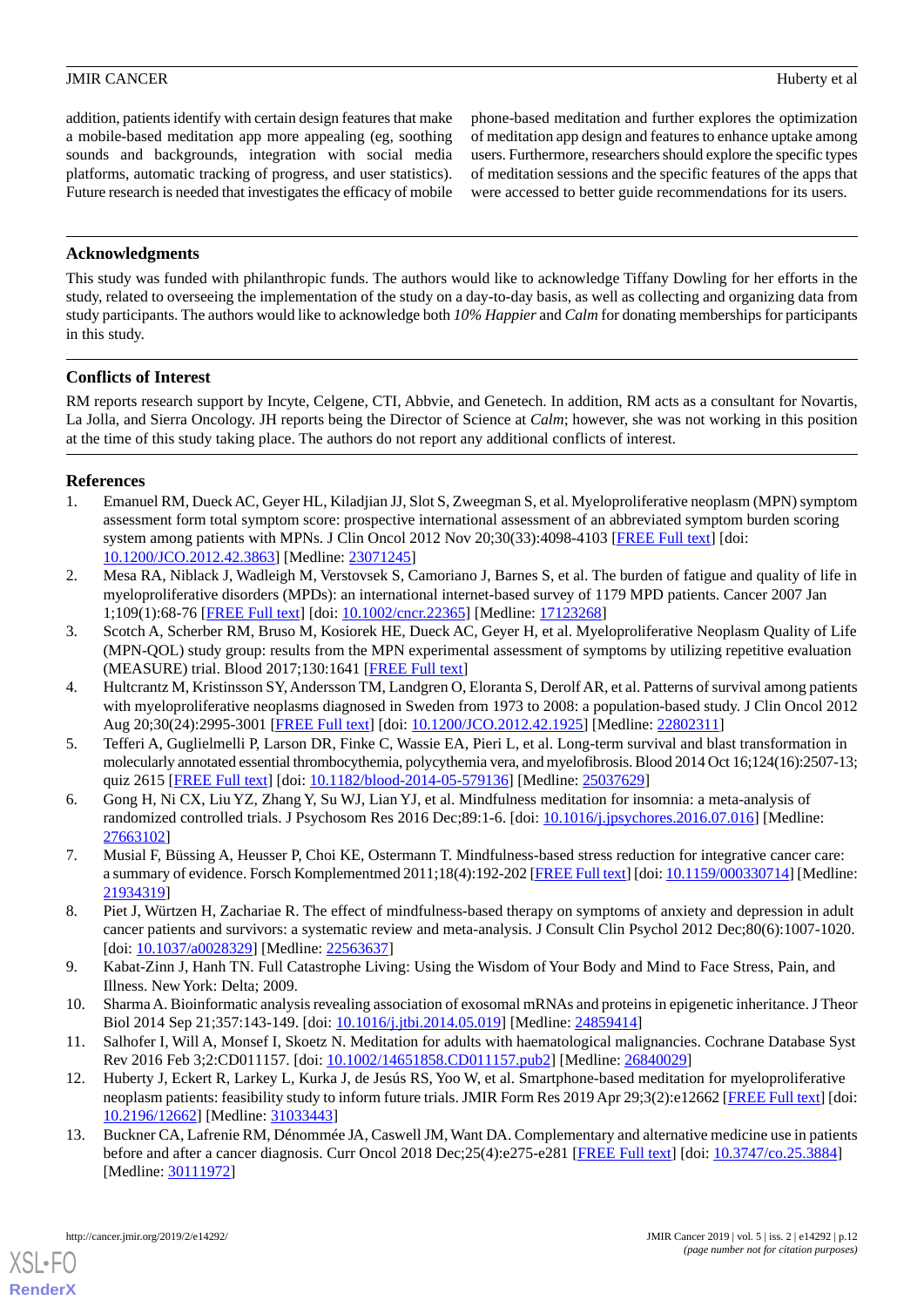- <span id="page-12-0"></span>14. Ott MJ, Norris RL, Bauer-Wu SM. Mindfulness meditation for oncology patients: a discussion and critical review. Integr Cancer Ther 2006 Jun;5(2):98-108. [doi: [10.1177/1534735406288083](http://dx.doi.org/10.1177/1534735406288083)] [Medline: [16685074\]](http://www.ncbi.nlm.nih.gov/entrez/query.fcgi?cmd=Retrieve&db=PubMed&list_uids=16685074&dopt=Abstract)
- <span id="page-12-2"></span><span id="page-12-1"></span>15. Gowin K, Millstine D, Kosiorek HE, Langlais B, Huberty J, Eckert R, et al. The SIMM study: survey of integrative medicine in myeloproliferative neoplasms. Haematologica 2017;4:102-192 [\[FREE Full text\]](https://www.emjreviews.com/hematology/abstract/the-simm-study-survey-of-integrative-medicine-in-myeloproliferative-neoplasms/)
- 16. van Waart H, van Harten WH, Buffart LM, Sonke GS, Stuiver MM, Aaronson NK. Why do patients choose (not) to participate in an exercise trial during adjuvant chemotherapy for breast cancer? Psychooncology 2016 Dec;25(8):964-970. [doi: [10.1002/pon.3936\]](http://dx.doi.org/10.1002/pon.3936) [Medline: [26282696](http://www.ncbi.nlm.nih.gov/entrez/query.fcgi?cmd=Retrieve&db=PubMed&list_uids=26282696&dopt=Abstract)]
- <span id="page-12-4"></span><span id="page-12-3"></span>17. Huberty J, Eckert R, Gowin K, Mitchell J, Dueck AC, Ginos BF, et al. Feasibility study of online yoga for symptom management in patients with myeloproliferative neoplasms. Haematologica 2017 Dec;102(10):e384-e388 [\[FREE Full text](http://www.haematologica.org/cgi/pmidlookup?view=long&pmid=28596279)] [doi: [10.3324/haematol.2017.168583\]](http://dx.doi.org/10.3324/haematol.2017.168583) [Medline: [28596279\]](http://www.ncbi.nlm.nih.gov/entrez/query.fcgi?cmd=Retrieve&db=PubMed&list_uids=28596279&dopt=Abstract)
- <span id="page-12-5"></span>18. de Abreu CM, de Oliveira GS, Tatton-Ramos T, Manfro GG, Salum GA. Anxiety and stress-related disorders and mindfulness-based interventions: a systematic review and multilevel meta-analysis and meta-regression of multiple outcomes. Mindfulness 2018 Nov 15;10(6):996-1005. [doi: [10.1007/s12671-018-1058-1](http://dx.doi.org/10.1007/s12671-018-1058-1)]
- <span id="page-12-6"></span>19. WHO Guideline: Recommendations On Digital Interventions For Health System Strengthening. Geneva, Switzerland: World Health Organization; 2019.
- <span id="page-12-7"></span>20. Scott IA, Scuffham P, Gupta D, Harch TM, Borchi J, Richards B. Going digital: a narrative overview of the effects, quality and utility of mobile apps in chronic disease self-management. Aust Health Rev 2018 Nov 13 (forthcoming). [doi: [10.1071/AH18064](http://dx.doi.org/10.1071/AH18064)] [Medline: [30419185](http://www.ncbi.nlm.nih.gov/entrez/query.fcgi?cmd=Retrieve&db=PubMed&list_uids=30419185&dopt=Abstract)]
- <span id="page-12-8"></span>21. Girault A, Ferrua M, Lalloué B, Sicotte C, Fourcade A, Yatim F, et al. Internet-based technologies to improve cancer care coordination: current use and attitudes among cancer patients. Eur J Cancer 2015 Mar;51(4):551-557. [doi: [10.1016/j.ejca.2014.12.001\]](http://dx.doi.org/10.1016/j.ejca.2014.12.001) [Medline: [25661828\]](http://www.ncbi.nlm.nih.gov/entrez/query.fcgi?cmd=Retrieve&db=PubMed&list_uids=25661828&dopt=Abstract)
- <span id="page-12-9"></span>22. Raghunathan NJ, Korenstein D, Li QS, Tonorezos ES, Mao JJ. Determinants of mobile technology use and smartphone application interest in cancer patients. Cancer Med 2018 Nov;7(11):5812-5819 [\[FREE Full text\]](https://doi.org/10.1002/cam4.1660) [doi: [10.1002/cam4.1660](http://dx.doi.org/10.1002/cam4.1660)] [Medline: [30280495](http://www.ncbi.nlm.nih.gov/entrez/query.fcgi?cmd=Retrieve&db=PubMed&list_uids=30280495&dopt=Abstract)]
- <span id="page-12-10"></span>23. Bender JL, Yue RY, To MJ, Deacken L, Jadad AR. A lot of action, but not in the right direction: systematic review and content analysis of smartphone applications for the prevention, detection, and management of cancer. J Med Internet Res 2013 Dec 23;15(12):e287 [\[FREE Full text\]](http://www.jmir.org/2013/12/e287/) [doi: [10.2196/jmir.2661\]](http://dx.doi.org/10.2196/jmir.2661) [Medline: [24366061](http://www.ncbi.nlm.nih.gov/entrez/query.fcgi?cmd=Retrieve&db=PubMed&list_uids=24366061&dopt=Abstract)]
- <span id="page-12-12"></span><span id="page-12-11"></span>24. Economides M, Martman J, Bell MJ, Sanderson B. Improvements in stress, affect, and irritability following brief use of a mindfulness-based smartphone app: a randomized controlled trial. Mindfulness (N Y) 2018;9(5):1584-1593 [[FREE Full](http://europepmc.org/abstract/MED/30294390) [text](http://europepmc.org/abstract/MED/30294390)] [doi: [10.1007/s12671-018-0905-4\]](http://dx.doi.org/10.1007/s12671-018-0905-4) [Medline: [30294390](http://www.ncbi.nlm.nih.gov/entrez/query.fcgi?cmd=Retrieve&db=PubMed&list_uids=30294390&dopt=Abstract)]
- <span id="page-12-13"></span>25. Bostock S, Crosswell AD, Prather AA, Steptoe A. Mindfulness on-the-go: effects of a mindfulness meditation app on work stress and well-being. J Occup Health Psychol 2019 Feb;24(1):127-138. [doi: [10.1037/ocp0000118\]](http://dx.doi.org/10.1037/ocp0000118) [Medline: [29723001](http://www.ncbi.nlm.nih.gov/entrez/query.fcgi?cmd=Retrieve&db=PubMed&list_uids=29723001&dopt=Abstract)]
- <span id="page-12-14"></span>26. Braun V, Clarke V. Using thematic analysis in psychology. Qual Res Psychol 2006 Jan;3(2):77-101. [doi: [10.1191/1478088706qp063oa](http://dx.doi.org/10.1191/1478088706qp063oa)]
- <span id="page-12-16"></span><span id="page-12-15"></span>27. Swain J. UCL Discovery. 2018. A Hybrid Approach to Thematic Analysis in Qualitative Research: Using a Practical Example URL: <http://discovery.ucl.ac.uk/10042537/>
- <span id="page-12-17"></span>28. Hsieh H, Shannon SE. Three approaches to qualitative content analysis. Qual Health Res 2005 Nov;15(9):1277-1288. [doi: [10.1177/1049732305276687\]](http://dx.doi.org/10.1177/1049732305276687) [Medline: [16204405\]](http://www.ncbi.nlm.nih.gov/entrez/query.fcgi?cmd=Retrieve&db=PubMed&list_uids=16204405&dopt=Abstract)
- 29. Krippendorff K. Content Analysis: An Introduction to Its Methodology. Los Angeles, CA: Sage Publications; 2018.
- <span id="page-12-18"></span>30. Watson NN, Black AR, Hunter CD. African American women's perceptions of mindfulness meditation training and gendered race-related stress. Mindfulness 2016;7(5):1034-1043. [doi: [10.1007/s12671-016-0539-3](http://dx.doi.org/10.1007/s12671-016-0539-3)]
- 31. van Dam NT, van Vugt MK, Vago DR, Schmalzl L, Saron CD, Olendzki A, et al. Mind the hype: a critical evaluation and prescriptive agenda for research on mindfulness and meditation. Perspect Psychol Sci 2018 Dec;13(1):36-61 [\[FREE Full](http://europepmc.org/abstract/MED/29016274) [text](http://europepmc.org/abstract/MED/29016274)] [doi: [10.1177/1745691617709589\]](http://dx.doi.org/10.1177/1745691617709589) [Medline: [29016274\]](http://www.ncbi.nlm.nih.gov/entrez/query.fcgi?cmd=Retrieve&db=PubMed&list_uids=29016274&dopt=Abstract)
- <span id="page-12-19"></span>32. de Bruin EI, van der Zwan JE, Bögels SM. A RCT comparing daily mindfulness meditations, biofeedback exercises, and daily physical exercise on attention control, executive functioning, mindful awareness, self-compassion, and worrying in stressed young adults. Mindfulness (N Y) 2016;7(5):1182-1192 [\[FREE Full text\]](http://europepmc.org/abstract/MED/27642375) [doi: [10.1007/s12671-016-0561-5\]](http://dx.doi.org/10.1007/s12671-016-0561-5) [Medline: [27642375](http://www.ncbi.nlm.nih.gov/entrez/query.fcgi?cmd=Retrieve&db=PubMed&list_uids=27642375&dopt=Abstract)]
- <span id="page-12-20"></span>33. Grossman P, Niemann L, Schmidt S, Walach H. Mindfulness-based stress reduction and health benefits. A meta-analysis. J Psychosom Res 2004 Jul;57(1):35-43. [doi: [10.1016/S0022-3999\(03\)00573-7\]](http://dx.doi.org/10.1016/S0022-3999(03)00573-7) [Medline: [15256293\]](http://www.ncbi.nlm.nih.gov/entrez/query.fcgi?cmd=Retrieve&db=PubMed&list_uids=15256293&dopt=Abstract)
- <span id="page-12-21"></span>34. Moore AW, Gruber T, Derose J, Malinowski P. Regular, brief mindfulness meditation practice improves electrophysiological markers of attentional control. Front Hum Neurosci 2012;6:18 [\[FREE Full text\]](https://dx.doi.org/10.3389/fnhum.2012.00018) [doi: [10.3389/fnhum.2012.00018\]](http://dx.doi.org/10.3389/fnhum.2012.00018) [Medline: [22363278](http://www.ncbi.nlm.nih.gov/entrez/query.fcgi?cmd=Retrieve&db=PubMed&list_uids=22363278&dopt=Abstract)]
- 35. Prasad K, Wahner-Roedler DL, Cha SS, Sood A. Effect of a single-session meditation training to reduce stress and improve quality of life among health care professionals: a 'dose-ranging' feasibility study. Altern Ther Health Med 2011;17(3):46-49. [Medline: [22164812](http://www.ncbi.nlm.nih.gov/entrez/query.fcgi?cmd=Retrieve&db=PubMed&list_uids=22164812&dopt=Abstract)]
- 36. McDonald K. In: Courtin R, editor. How to Meditate: A Practical Guide. New York: Simon and Schuster; 2005.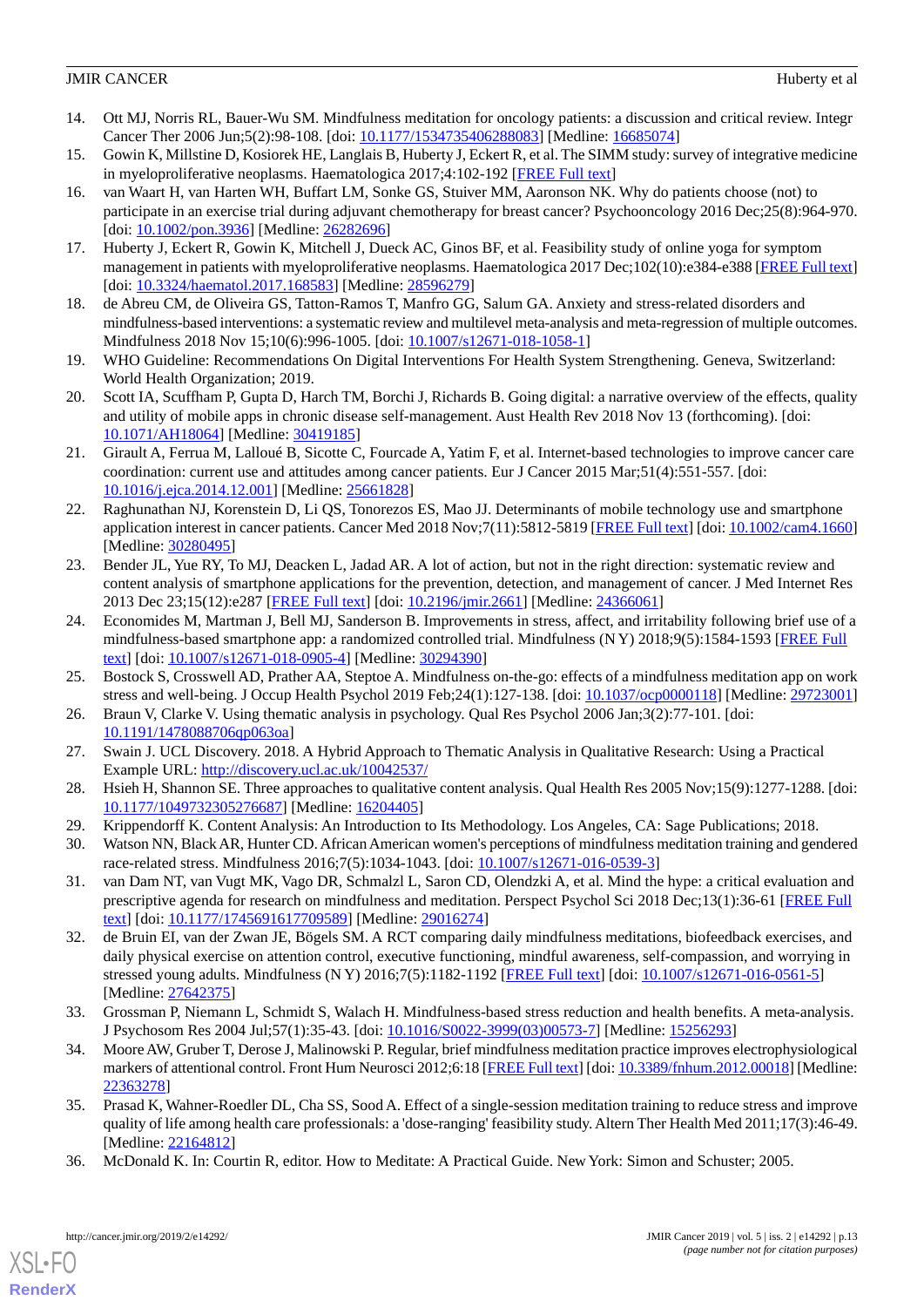- <span id="page-13-0"></span>37. Dennison L, Morrison L, Conway G, Yardley L. Opportunities and challenges for smartphone applications in supporting health behavior change: qualitative study. J Med Internet Res 2013 Apr 18;15(4):e86 [\[FREE Full text\]](http://www.jmir.org/2013/4/e86/) [doi: [10.2196/jmir.2583](http://dx.doi.org/10.2196/jmir.2583)] [Medline: [23598614](http://www.ncbi.nlm.nih.gov/entrez/query.fcgi?cmd=Retrieve&db=PubMed&list_uids=23598614&dopt=Abstract)]
- <span id="page-13-2"></span><span id="page-13-1"></span>38. Rabin C, Bock B. Desired features of smartphone applications promoting physical activity. Telemed J E Health 2011 Dec;17(10):801-803. [doi: [10.1089/tmj.2011.0055](http://dx.doi.org/10.1089/tmj.2011.0055)] [Medline: [22010977\]](http://www.ncbi.nlm.nih.gov/entrez/query.fcgi?cmd=Retrieve&db=PubMed&list_uids=22010977&dopt=Abstract)
- <span id="page-13-3"></span>39. Laurie J, Blandford A. Making time for mindfulness. Int J Med Inform 2016 Dec;96:38-50. [doi: [10.1016/j.ijmedinf.2016.02.010\]](http://dx.doi.org/10.1016/j.ijmedinf.2016.02.010) [Medline: [26965526](http://www.ncbi.nlm.nih.gov/entrez/query.fcgi?cmd=Retrieve&db=PubMed&list_uids=26965526&dopt=Abstract)]
- 40. Carlson LE, Speca M, Faris P, Patel KD. One year pre-post intervention follow-up of psychological, immune, endocrine and blood pressure outcomes of mindfulness-based stress reduction (MBSR) in breast and prostate cancer outpatients. Brain Behav Immun 2007 Nov;21(8):1038-1049. [doi: [10.1016/j.bbi.2007.04.002](http://dx.doi.org/10.1016/j.bbi.2007.04.002)] [Medline: [17521871\]](http://www.ncbi.nlm.nih.gov/entrez/query.fcgi?cmd=Retrieve&db=PubMed&list_uids=17521871&dopt=Abstract)
- <span id="page-13-4"></span>41. Hölzel BK, Lazar SW, Gard T, Schuman-Olivier Z, Vago DR, Ott U. How does mindfulness meditation work? Proposing mechanisms of action from a conceptual and neural perspective. Perspect Psychol Sci 2011 Nov;6(6):537-559. [doi: [10.1177/1745691611419671\]](http://dx.doi.org/10.1177/1745691611419671) [Medline: [26168376\]](http://www.ncbi.nlm.nih.gov/entrez/query.fcgi?cmd=Retrieve&db=PubMed&list_uids=26168376&dopt=Abstract)
- <span id="page-13-5"></span>42. Tang YY, Ma Y, Fan Y, Feng H, Wang J, Feng S, et al. Central and autonomic nervous system interaction is altered by short-term meditation. Proc Natl Acad Sci USA 2009 Jun 2;106(22):8865-8870 [\[FREE Full text](http://www.pnas.org/cgi/pmidlookup?view=long&pmid=19451642)] [doi: [10.1073/pnas.0904031106\]](http://dx.doi.org/10.1073/pnas.0904031106) [Medline: [19451642](http://www.ncbi.nlm.nih.gov/entrez/query.fcgi?cmd=Retrieve&db=PubMed&list_uids=19451642&dopt=Abstract)]
- <span id="page-13-6"></span>43. Carlson LE, Garland SN. Impact of mindfulness-based stress reduction (MBSR) on sleep, mood, stress and fatigue symptoms in cancer outpatients. Int J Behav Med 2005;12(4):278-285. [doi: [10.1207/s15327558ijbm1204\\_9](http://dx.doi.org/10.1207/s15327558ijbm1204_9)] [Medline: [16262547](http://www.ncbi.nlm.nih.gov/entrez/query.fcgi?cmd=Retrieve&db=PubMed&list_uids=16262547&dopt=Abstract)]
- 44. Creswell JD, Taren AA, Lindsay EK, Greco CM, Gianaros PJ, Fairgrieve A, et al. Alterations in resting-state functional connectivity link mindfulness meditation with reduced interleukin-6: a randomized controlled trial. Biol Psychiatry 2016 Dec 1;80(1):53-61. [doi: [10.1016/j.biopsych.2016.01.008](http://dx.doi.org/10.1016/j.biopsych.2016.01.008)] [Medline: [27021514](http://www.ncbi.nlm.nih.gov/entrez/query.fcgi?cmd=Retrieve&db=PubMed&list_uids=27021514&dopt=Abstract)]
- <span id="page-13-7"></span>45. Geyer HL, Dueck AC, Scherber RM, Mesa RA. Impact of inflammation on myeloproliferative neoplasm symptom development. Mediators Inflamm 2015;2015:284706 [\[FREE Full text\]](https://dx.doi.org/10.1155/2015/284706) [doi: [10.1155/2015/284706\]](http://dx.doi.org/10.1155/2015/284706) [Medline: [26538823\]](http://www.ncbi.nlm.nih.gov/entrez/query.fcgi?cmd=Retrieve&db=PubMed&list_uids=26538823&dopt=Abstract)
- <span id="page-13-8"></span>46. Shete SU, Verma A, Kulkarni DD, Bhogal RS. Effect of yoga training on inflammatory cytokines and C-reactive protein in employees of small-scale industries. J Educ Health Promot  $2017;6:76$  [\[FREE Full text](http://www.jehp.net/article.asp?issn=2277-9531;year=2017;volume=6;issue=1;spage=76;epage=76;aulast=Shete)] [doi:  $10.4103$ /jehp.jehp 65 17] [Medline: [28856165](http://www.ncbi.nlm.nih.gov/entrez/query.fcgi?cmd=Retrieve&db=PubMed&list_uids=28856165&dopt=Abstract)]
- 47. Feng F, Zhang Y, Hou J, Cai J, Jiang Q, Li X, et al. Can music improve sleep quality in adults with primary insomnia? A systematic review and network meta-analysis. Int J Nurs Stud 2018 Jan; 77:189-196. [doi: [10.1016/j.ijnurstu.2017.10.011](http://dx.doi.org/10.1016/j.ijnurstu.2017.10.011)] [Medline: [29100201](http://www.ncbi.nlm.nih.gov/entrez/query.fcgi?cmd=Retrieve&db=PubMed&list_uids=29100201&dopt=Abstract)]
- <span id="page-13-10"></span><span id="page-13-9"></span>48. Huang C, Chang E, Hsieh Y, Lai HL. Effects of music and music video interventions on sleep quality: a randomized controlled trial in adults with sleep disturbances. Complement Ther Med 2017 Oct;34:116-122. [doi: [10.1016/j.ctim.2017.08.015](http://dx.doi.org/10.1016/j.ctim.2017.08.015)] [Medline: [28917363](http://www.ncbi.nlm.nih.gov/entrez/query.fcgi?cmd=Retrieve&db=PubMed&list_uids=28917363&dopt=Abstract)]
- 49. Ghezeljeh TN, Nasari M. Investigating the effect of listening to nature sounds on sleep quality in patients hospitalized in cardiac care units. Complement Med J Fac Nurs Midfery 2018;8(1):2167-2180 [\[FREE Full text\]](http://cmja.arakmu.ac.ir/browse.php?a_id=550&sid=1&slc_lang=en)
- 50. Staples AD, Bates JE, Petersen IT. Bedtime routines in early childhood: prevalence, consistency, and associations with nighttime sleep. Monogr Soc Res Child Dev 2015 Mar;80(1):141-159 [\[FREE Full text\]](http://europepmc.org/abstract/MED/25704740) [doi: [10.1111/mono.12149\]](http://dx.doi.org/10.1111/mono.12149) [Medline: [25704740](http://www.ncbi.nlm.nih.gov/entrez/query.fcgi?cmd=Retrieve&db=PubMed&list_uids=25704740&dopt=Abstract)]

# **Abbreviations**

**MPN:** myeloproliferative neoplasm **MPN-SAF TSS:** myeloproliferative neoplasm Symptom Assessment Form Total Symptom Score

*Edited by K Eddens; submitted 05.04.19; peer-reviewed by U Subnis, W Zhang, M Gray, E Brauer; comments to author 24.05.19; revised version received 10.06.19; accepted 09.07.19; published 21.07.19.*

*Please cite as:*

*Huberty J, Eckert R, Larkey L, Joeman L, Mesa R Experiences of Using a Consumer-Based Mobile Meditation App to Improve Fatigue in Myeloproliferative Patients: Qualitative Study JMIR Cancer 2019;5(2):e14292 URL: <http://cancer.jmir.org/2019/2/e14292/>*

*doi[:10.2196/14292](http://dx.doi.org/10.2196/14292)*

*PMID:*

©Jennifer Huberty, Ryan Eckert, Linda Larkey, Lynda Joeman, Ruben Mesa. Originally published in JMIR Cancer (http://cancer.jmir.org), 21.07.2019. This is an open-access article distributed under the terms of the Creative Commons Attribution License (https://creativecommons.org/licenses/by/4.0/), which permits unrestricted use, distribution, and reproduction in any